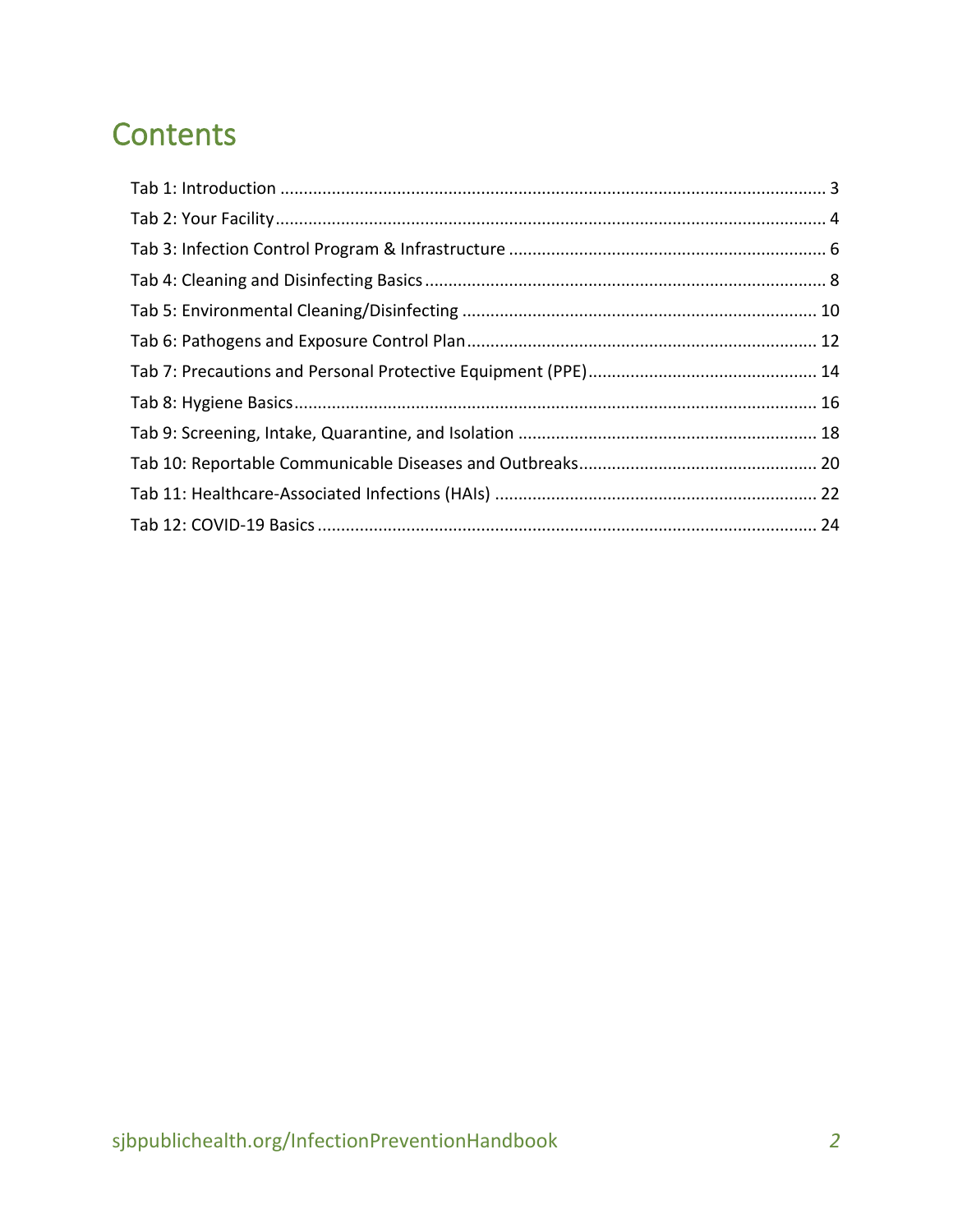## <span id="page-1-0"></span>Tab 1: Introduction

## Purpose of this Booklet

This handbook is designed to guide the user to resources for infection prevention and control (IPC), assist in detecting gaps in IPC, and offer solutions for common issues encountered in various small congregate living and non-emergent healthcare settings.

Since the COVID-19 pandemic, the majority of IPC literature has focused on handling this worldwide health crisis. Vaccination, testing, and proper precautions are our best tools against severe disease, hospitalization, and death. Along with COVID-19, small congregate living must be equipped to handle other communicable diseases such as influenza, scabies, norovirus, tuberculosis that are slowly increasing. This booklet is intended to provide information to prepare facilities for such an event.

This handbook is divided into 12 tabs for easy access to each topic. *Tab 2: Your Facility* should be completed by the facility and is intended to give quick access to facility and community-specific contact information in case of an emergency or unforeseen event.

Tabs 3 through 12 follow a common pattern. Each section starts with *Check Points*. *Check Points* are intended to encourage users to reflect on the status of their facility and detect possible disparities in current facility practices/policies/protocols. *Resources* follow *Check Points* to offer valuable information such as templates and examples to close any gaps encountered. After *Resources* you will find an informative overview of the fundamental concepts for each topic.

Facilities are encouraged to keep copies of pertinent documents related to each section in a separate folder or binder.

In addition to the written material, the electronic version of the handbook can be found on SJBPH webpage at sjbpublichealth.org/infectionpreventionhandbook for easy access to resources.

Funding for this project was made possible by the National Association of County and City Health Officials (NACCHO). NACCHO has no responsibility for the content.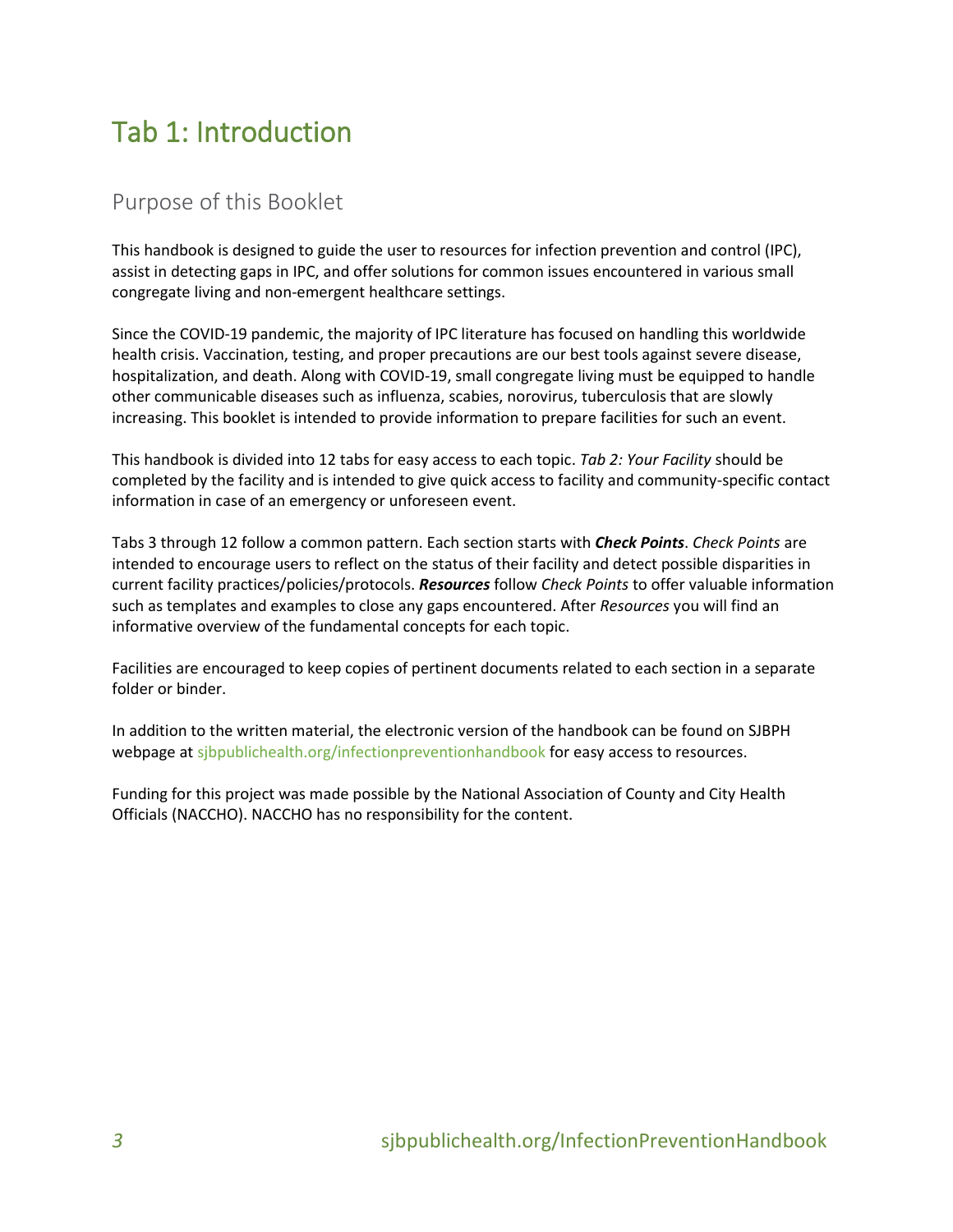## <span id="page-2-0"></span>Tab 2: Your Facility

### **Facility Information: Date Last Reviewed:**

| <b>Name of Facility</b> |               |              |                 |        |               |
|-------------------------|---------------|--------------|-----------------|--------|---------------|
|                         |               |              |                 |        |               |
| Address                 | Street:       |              |                 |        |               |
|                         |               |              |                 |        |               |
| Address                 | City:         |              | County:         | State: |               |
| <b>State Licensure</b>  |               |              |                 |        |               |
| Number                  |               |              |                 |        |               |
| Certified by CMS        | Yes $\square$ | No $\square$ |                 |        |               |
| Admin/Leadership        | Name:         |              | Title:          |        | Phone Number: |
| Admin/Leadership        | Name:         |              | Title:          |        | Phone Number: |
| <b>Average Census</b>   |               |              | Number of Staff |        |               |

## Community Contacts

| <b>Emergency</b><br><b>Contacts</b> | Fire:                                         | Medical:                                |         |        |  |  |
|-------------------------------------|-----------------------------------------------|-----------------------------------------|---------|--------|--|--|
| Non-emergency                       |                                               |                                         |         |        |  |  |
| Dispatch                            |                                               |                                         |         |        |  |  |
| <b>Electric Company</b>             | Name:                                         | <b>Phone Number:</b>                    |         |        |  |  |
| <b>Gas Company</b>                  | Name:                                         | Phone Number:                           |         |        |  |  |
| Poison Control                      | 1-800-222-1222                                |                                         |         |        |  |  |
| <b>Medical Provider</b>             | <b>Phone Number:</b><br>Name:                 |                                         |         |        |  |  |
| <b>Pharmacy Contact</b>             | Name:                                         | <b>Phone Number:</b>                    |         |        |  |  |
|                                     | Name:                                         | <b>Phone Number:</b>                    |         |        |  |  |
| <b>Affiliated Hospital</b>          | Street:                                       | City:                                   | County: | State: |  |  |
|                                     | San Juan Basin Public Health La Plata County  |                                         |         |        |  |  |
|                                     |                                               | 281 Sawyer Drive, Suite 300, Durango CO |         |        |  |  |
| <b>Local Public Health</b>          | 970-247-5702                                  |                                         |         |        |  |  |
| Agency                              | San Juan Basin Public Health Archuleta County |                                         |         |        |  |  |
|                                     | 502 S 8 <sup>th</sup> St, Pagosa Springs CO   |                                         |         |        |  |  |
|                                     | 970-264-2409                                  |                                         |         |        |  |  |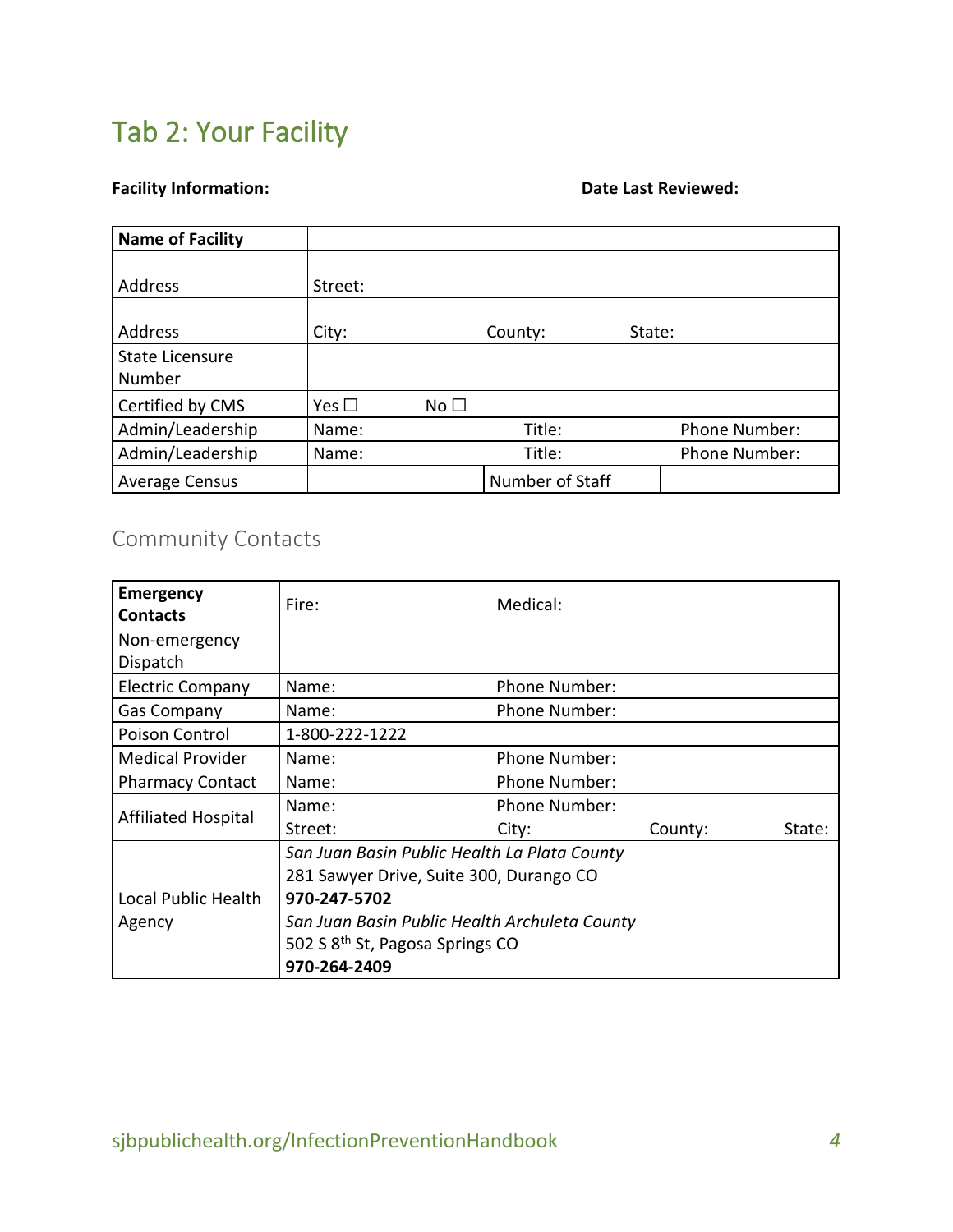Additional Information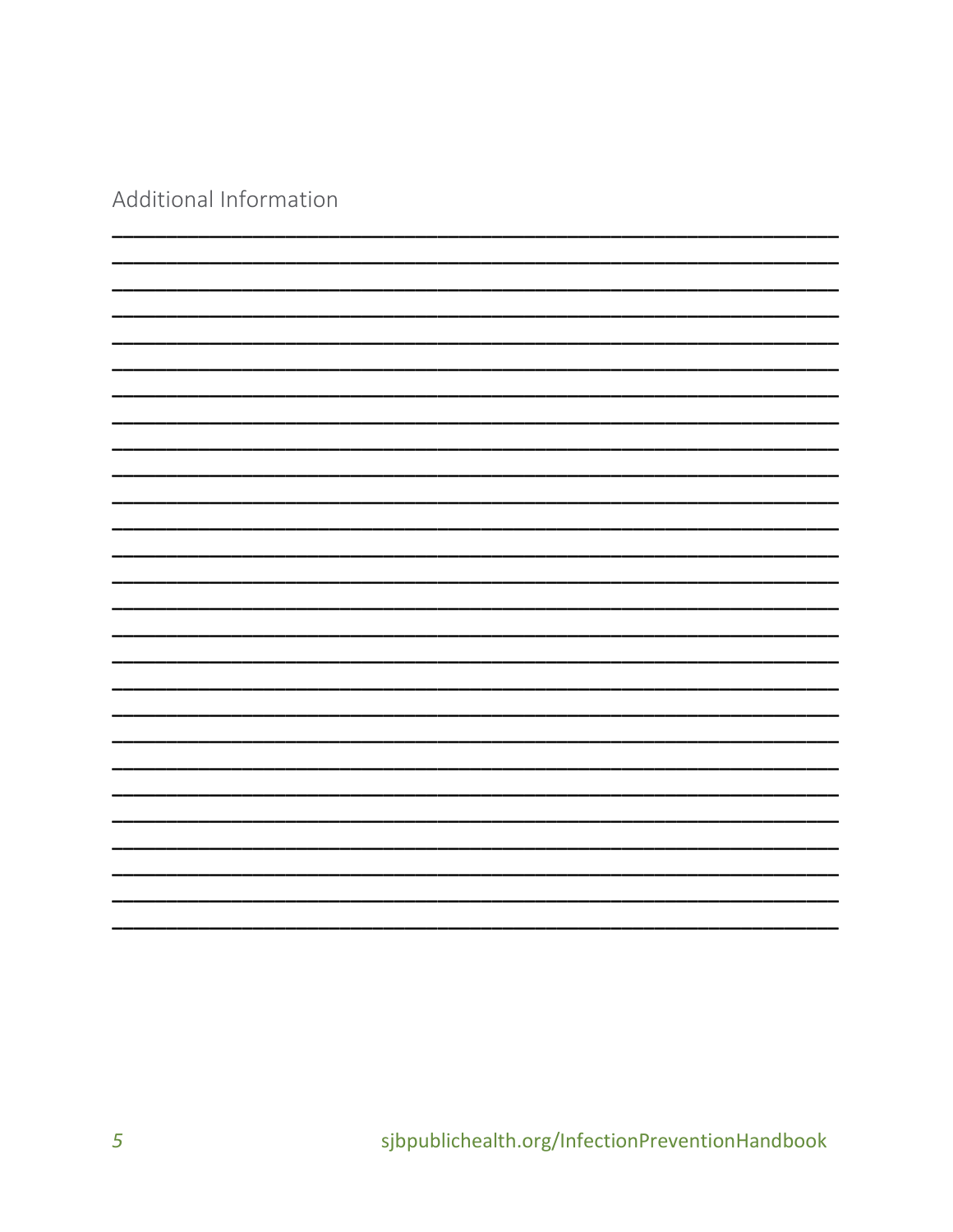## <span id="page-4-0"></span>Tab 3: Infection Control Program & Infrastructure

## Check Points

| <b>Check Point</b>                                                                                                                                                                                                             | <b>Yes</b> | No. | <b>In</b><br><b>Progress</b> |
|--------------------------------------------------------------------------------------------------------------------------------------------------------------------------------------------------------------------------------|------------|-----|------------------------------|
| The facility has a dedicated and trained person who is overseeing infection prevention<br>and control (IPC).                                                                                                                   |            |     |                              |
| The facility has policies and procedures including an Infection Surveillance Plan,<br>addressing the collection and assessment of data, performance evaluation and<br>improvements.                                            |            |     |                              |
| The facility has developed an Emergency Preparedness Plan that is designed to<br>significantly reduce harm to patients/occupants in case of an emergency.                                                                      |            |     |                              |
| Policies and procedures are reviewed annually and updated as appropriate.                                                                                                                                                      |            |     |                              |
| All staff members are trained on basic infection prevention and emergency<br>preparedness at time of hire and at least annually unless more frequent training is<br>mandated by local or state regulations (I.e., fire drill). |            |     |                              |

### Resources

- [APIC Infection Prevention Surveillance Plan Tutorial](https://www.apic.org/Resource_/TinyMceFileManager/Practice_Guidance/AJIC-Surveillance-2007.pdf)
- [AHRQ Patient Safety Resources According to Setting](https://www.ahrq.gov/patient-safety/settings/index.html)
- [Colorado Emergency Management Plan Template for Community Health Centers](https://www.cchn.org/pdf/clinical_quality/ep/EMP_CHC_Template_Version_2.pdf)
- Disaster Preparedness [Plan template HHS for LTCF](https://asprtracie.hhs.gov/technical-resources/resource/123/disaster-preparedness-plan-template-for-use-in-long-term-care-facilitiescv-%5b3)
- [Emergency Preparedness Plan for nursing homes and residential care settings planning tool](https://www.michigan.gov/documents/mdch/Emergency_Preparedness_Planning.-_Vermont_428874_7.pdf)
- [Emergency Response](https://www.ready.gov/business/implementation/emergency) Plan Information
- [CDC Emergency Response Plan template](https://www.cdc.gov/niosh/docs/2004-101/emrgact/files/emrgact.pdf)

## Purpose and Application of a Surveillance Plan

- A Surveillance Plan is a written, facility specific plan which endorses infection prevention to protect the community, staff, and visitors.
- The plan is reviewed, updated, and renewed minimum yearly and/or as needed. To create an effective Surveillance Plan, trained personnel assess the population and risk factors associated with the type of facility and population.
- The team members determine surveillance priorities, set goals according to highest needs, and re-evaluate surveillance objectives as needed.
- To establish a meaningful outcome, data must be clearly defined, collected, calculated, and analyzed.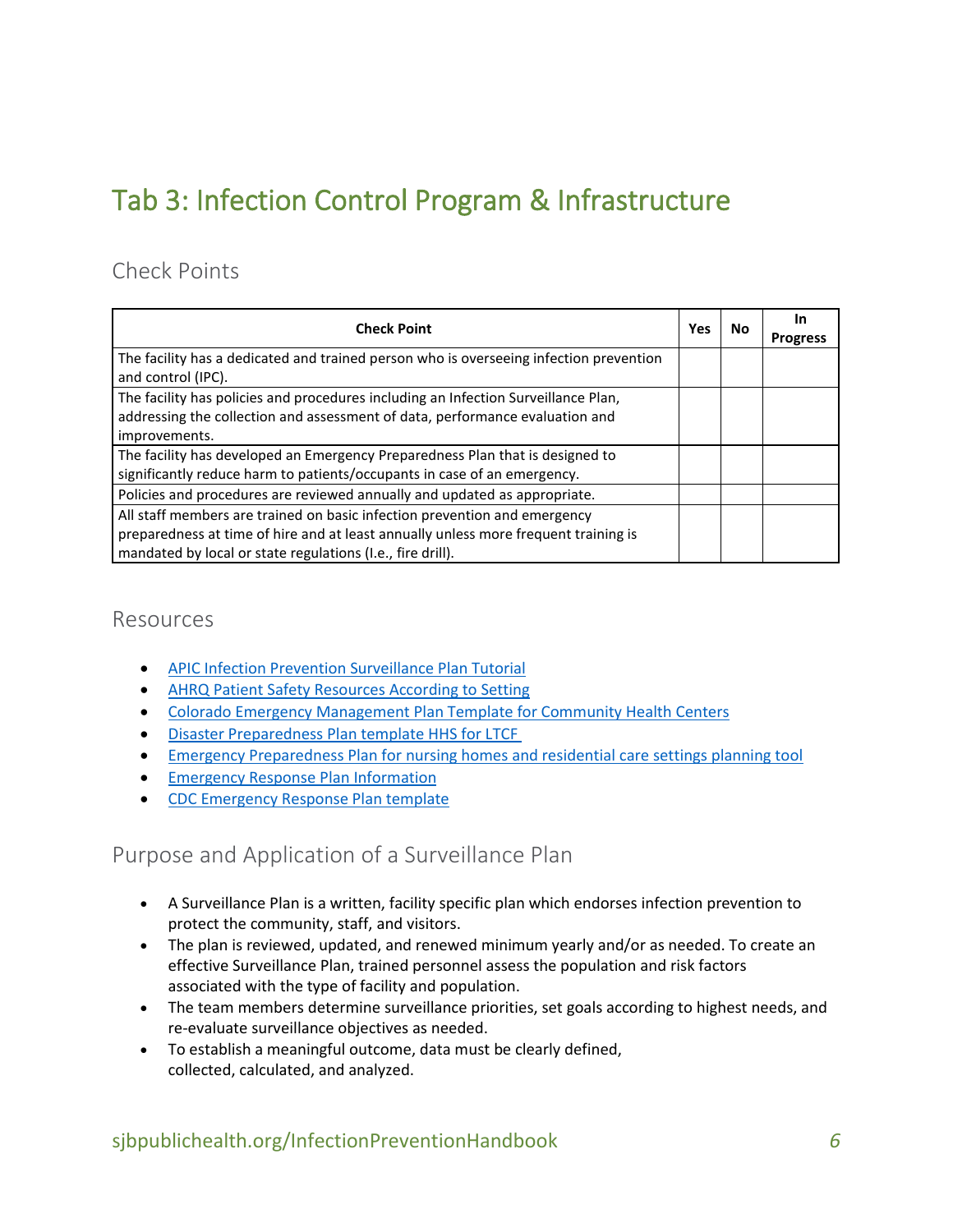- Gathered information is best described in rates, ratios, or proportions and should remain consistent for analyzing and comparing over time (# of ill persons/total # of residents in the last quarter).
- Measures are defined as either outcome the impact an action has on something (example: rate of residents who died because of a surgery) or process - a specific step in a process leads to a particular result (example: percentage of residents who received COVID-19 vaccine).
- Findings are reported to leadership within a set time frame to initiate improvement and changes if needed.

## Purpose and Application of an Emergency Preparedness Plan

- An Emergency Preparedness Plan is a written plan that discusses all possible emergencies, outcomes, actions necessary, applicable procedures and available resources.
- The policies and procedures are designed to avoid and/or significantly reduce any harm to residents/patients/guests, staff, visitors, and the facility.
- This document features a detailed list of all personnel responding during an emergency, their contact information, and detailed duties and responsibilities.
- Current detailed floor plans, evacuation routes, alternate means of escape, safe location for head count, and areas to avoid are included.
- Staff receives assignments and training to familiarize themselves with emergency situations and how to safely assist residents/patients/guests and avoid any harm to self and others.
- Regular exercises and drills help develop a routine and minimize confusion and mayhem during an actual emergency.
- Plans and exercises are reviewed and improved on a regular basis, at least yearly or as needed.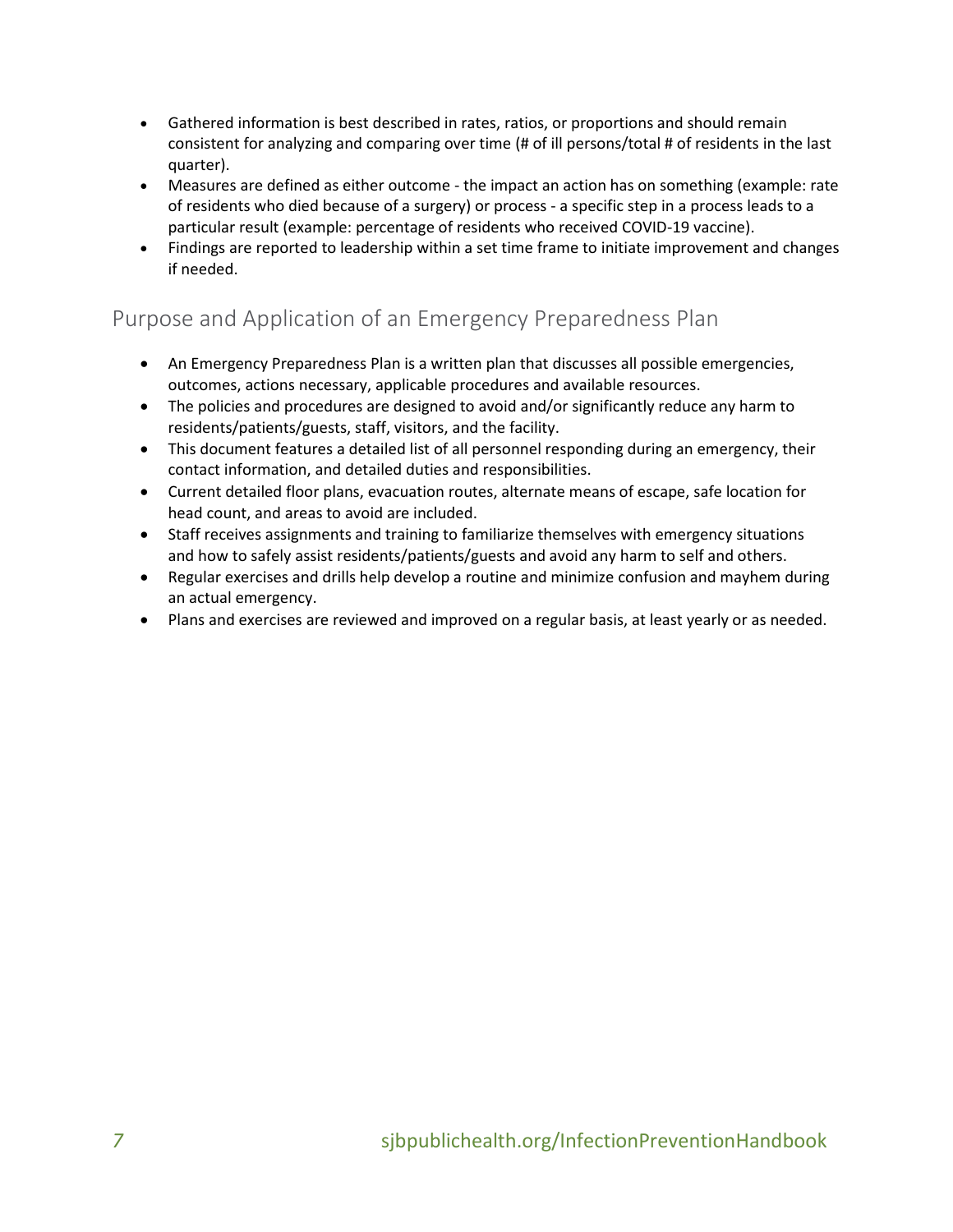## <span id="page-6-0"></span>Tab 4: Cleaning and Disinfecting Basics

Check Points

| <b>Check Point</b>                                                                                                                                                                                    | Yes | <b>No</b> | In<br><b>Progress</b> |
|-------------------------------------------------------------------------------------------------------------------------------------------------------------------------------------------------------|-----|-----------|-----------------------|
| Your facility has a written Cleaning Policy which includes cleaning and disinfecting<br>basics for area of use, precautions, contact time, and PPE. The policy addresses                              |     |           |                       |
| cleaning, disinfecting and environmental cleaning techniques, frequency, training,<br>auditing, and compliance with local or state requirements.                                                      |     |           |                       |
| Your facility has a list of all cleaning and disinfecting products that require additional<br>preparation such as dilution or mixing, with instructions available to staff at any time.               |     |           |                       |
| Your facility has a list of which products are used for cleaning and which are used for<br>disinfecting.                                                                                              |     |           |                       |
| Your facility has written instructions posted in the area where cleaning products are<br>prepared prior to use.                                                                                       |     |           |                       |
| Instructions are clear and easy to follow and in languages the staff are fluent in.                                                                                                                   |     |           |                       |
| Your facility offers proper PPE to staff that prepare and use cleaning and disinfecting<br>products.                                                                                                  |     |           |                       |
| Safety Data Sheets and written procedures are always easily accessible to staff.                                                                                                                      |     |           |                       |
| All cleaning personnel receive job-specific training and competency validation on safety<br>precautions and preparations of cleaning products at time of hire and at least once a<br>year thereafter. |     |           |                       |
| Your facility routinely observes, documents, and gives feedback to personnel that<br>prepare and use cleaning and disinfecting products.                                                              |     |           |                       |
| Your facility provides EPA-registered cleaning and disinfecting products that                                                                                                                         |     |           |                       |
| are effective against pathogens that may present in the facility.                                                                                                                                     |     |           |                       |
| Your facility has sufficient cleaning and disinfecting products, cleaning equipment and<br>PPE stored and readily available in case of an unexpected outbreak.                                        |     |           |                       |

## Resources

- [List of all EPA registered disinfectants in the United States](https://www.epa.gov/pesticide-registration/selected-epa-registered-disinfectants%22%20/l%20%22pathogens.)
- [Interactive Tool for COVID-19 products from EPA](https://cfpub.epa.gov/giwiz/disinfectants/index.cfm)
- EPA [site to enter product number for detailed information](https://ofmpub.epa.gov/apex/pesticides/f?p=PPLS%3A1)

## Cleaning and Disinfecting Basics

#### **Cleaning vs Disinfecting vs Sanitizing**

• *Cleaning* removes dirt, dust, crumbs, and germs by using soap and water to physically clean off surfaces/objects. This may not destroy but reduce the amounts of germs that could spread infection.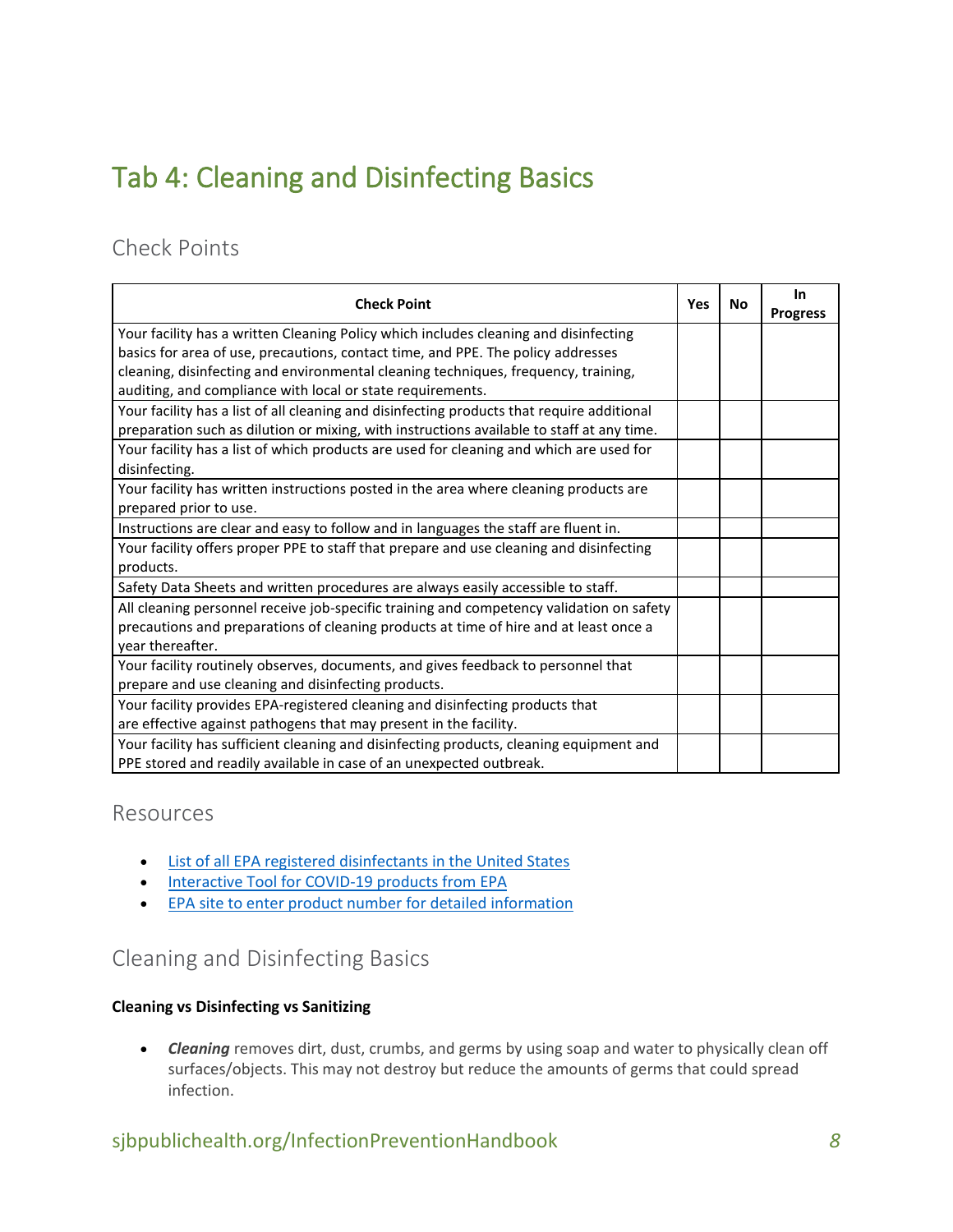- *Disinfecting* uses chemicals (disinfectants) to kill germs. The disinfectant must remain for a certain time on surfaces/object to kill germs, but it does not necessarily clean dirty surfaces or remove germs.
- *Sanitizing* is either cleaning, disinfecting, or both to lower the number of germs to a safe level.

#### **Know your Germs - FAQ**

- **How long can germs live on surfaces/objects?** It depends on the germ. Influenza virus can survive on surfaces and still infect a person for up to 2-8 hours, norovirus 8 hours to 2 weeks, staphylococcus aureus (includes MRSA) from 7 days to 7 months!
- **What kills germs that live on surfaces/objects?** Commercial disinfectants effectively destroy germs if used in proper concentration and for a sufficient length of time. Alternatively, if commercial disinfectants are not available, surfaces/objects can be disinfected with a chlorine bleach solution made by adding 1 tablespoon of bleach to a quart of water, applying with a cloth, and let stand for 3 – 5 minutes before rinsing off with clean water (larger dose: add 1/3 cup bleach to 1 gallon of water.) Renew daily!
- **Are all disinfectants destroying the same germs?** No, you need to check the label to see which germs a chemical may not kill. Some pathogens are easy to eliminate (viruses like influenza and bacteria like E Coli.) Others are much more resistant (viruses like Norovirus and bacteria like C. Diff). The Environmental Protection Agency (EPA) offers information on all regulated disinfectants in the United States; for *COVID-19 disinfectants*, EPA developed an interactive tool that assists in choosing appropriate chemicals.
- **How can I look up what product kills specific germs?** All EPA-registered products have an EPA registration number. To find which germs a certain disinfectant eliminates, the number on the product label can be entered to receive detailed information about the product (see Tab 3).
- **What should I know about the products used in my facility?**
	- o *Dilution* How many parts water to how many parts product? If the concentration is too diluted the product may be ineffective.
	- o *Storage* Is the product light, heat or cold sensitive?
	- o *Shelf-life* Does the product need to be discarded after a certain amount of time due to evaporation, or are there other forms of deterioration that negatively interfere with the effectiveness of the product?
	- o *Application* Does the product require additional equipment or steps for application, can it be applied directly to the surface, or onto the cleaning device (rag, mop, etc.)?
	- o *Contact time* How long must the product remain on the surface to be effective? In dry climates, it may require more than one application to keep the surface wet for the time required.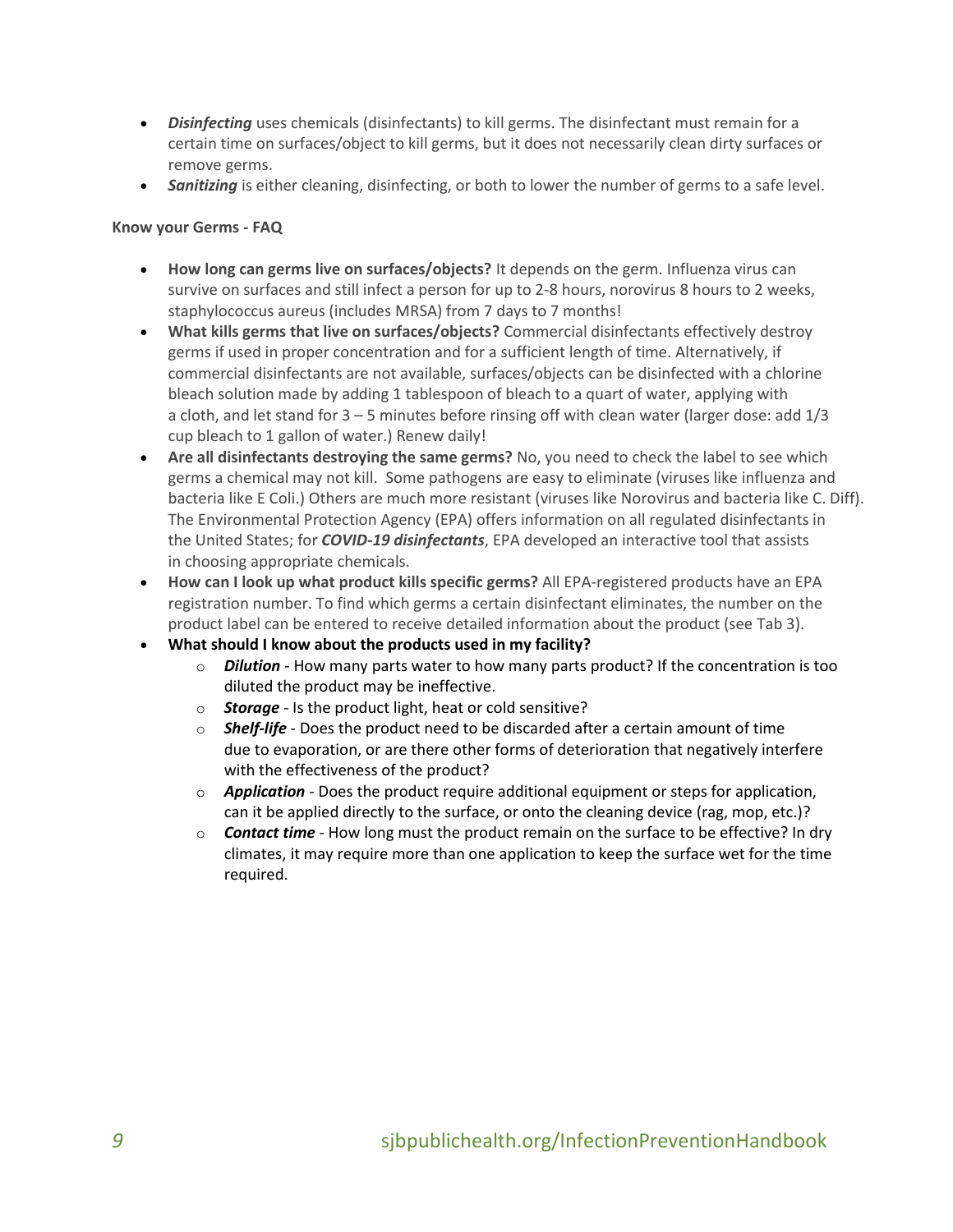# <span id="page-8-0"></span>Tab 5: Environmental Cleaning/Disinfecting

Check Points

| <b>Check Point</b>                                                                        | Yes | <b>No</b> | In<br><b>Progress</b> |
|-------------------------------------------------------------------------------------------|-----|-----------|-----------------------|
| Your facility has written Cleaning Policies and Procedures covering routine cleaning and  |     |           |                       |
| disinfecting of areas in use, including precautions, contact time, and PPE. The policy    |     |           |                       |
| addresses environmental cleaning/disinfecting techniques, frequency, training,            |     |           |                       |
| auditing, and compliance with local or state requirements.                                |     |           |                       |
| If your facility houses ill persons, the facility has isolation and contact precaution    |     |           |                       |
| policies and procedures and a terminal cleaning plan upon departure/discharge.            |     |           |                       |
| Your facility has a list of all areas to be cleaned (especially high touch surfaces) with |     |           |                       |
| instructions of cleaning technique, product use and frequency.                            |     |           |                       |
| Instructions are clear and easy to follow and in the language in which the staff is       |     |           |                       |
| fluent.                                                                                   |     |           |                       |
| Personnel and/or occupants are designated to specific cleaning tasks.                     |     |           |                       |
| Personnel and/or occupants have checklists to ensure completion of cleaning tasks.        |     |           |                       |
| Your facility offers sufficient supplies of proper PPE and cleaning tools.                |     |           |                       |
| All cleaning personnel receive job-specific training and competency validation on         |     |           |                       |
| environmental cleaning/disinfecting at least once a year and at time of hire.             |     |           |                       |
| Your facility routinely (at least yearly) observes, documents, and gives feedback to      |     |           |                       |
| personnel.                                                                                |     |           |                       |

## Resources

- [Template for Environmental Cleaning/Disinfecting Policies and Procedures](https://icap.nebraskamed.com/wp-content/uploads/sites/2/2019/06/Mod11B_Template_Environmental-Cleaning-and-Disinfection.pdf)
- [Environmental Cleaning Procedures for General Patient Areas](https://www.cdc.gov/hai/prevent/resource-limited/general-areas.html)
- [Terminal Cleaning](https://www.cdc.gov/hai/pdfs/toolkits/Environmental-Cleaning-Checklist-10-6-2010.pdf) Checklist
- [Six Steps for Safe and Effective Disinfectant Use](https://www.epa.gov/sites/production/files/2020-04/documents/disinfectants-onepager.pdf)
- [Housekeeping Basics](https://gov.nu.ca/sites/default/files/files/Housekeeping%20Procedures%20Manual%20-combine%20files.pdf)

## Environmental Cleaning/Disinfecting

#### **General tips for successful environmental cleaning/disinfecting**

- Review and update your current Environmental Cleaning/Disinfecting Policies and Procedures if applicable and eliminate possible gaps (see Tab 5: Environmental Cleaning/Disinfecting – Resources for current template).
- Use appropriate EPA-registered hospital-grade products (see Tab 4: Cleaning and Disinfecting Basics) and dedicate at least two staff members to restock, reorder and control usage to avoid shortages and waste.
- Clearly define your environmental cleaning expectations to staff: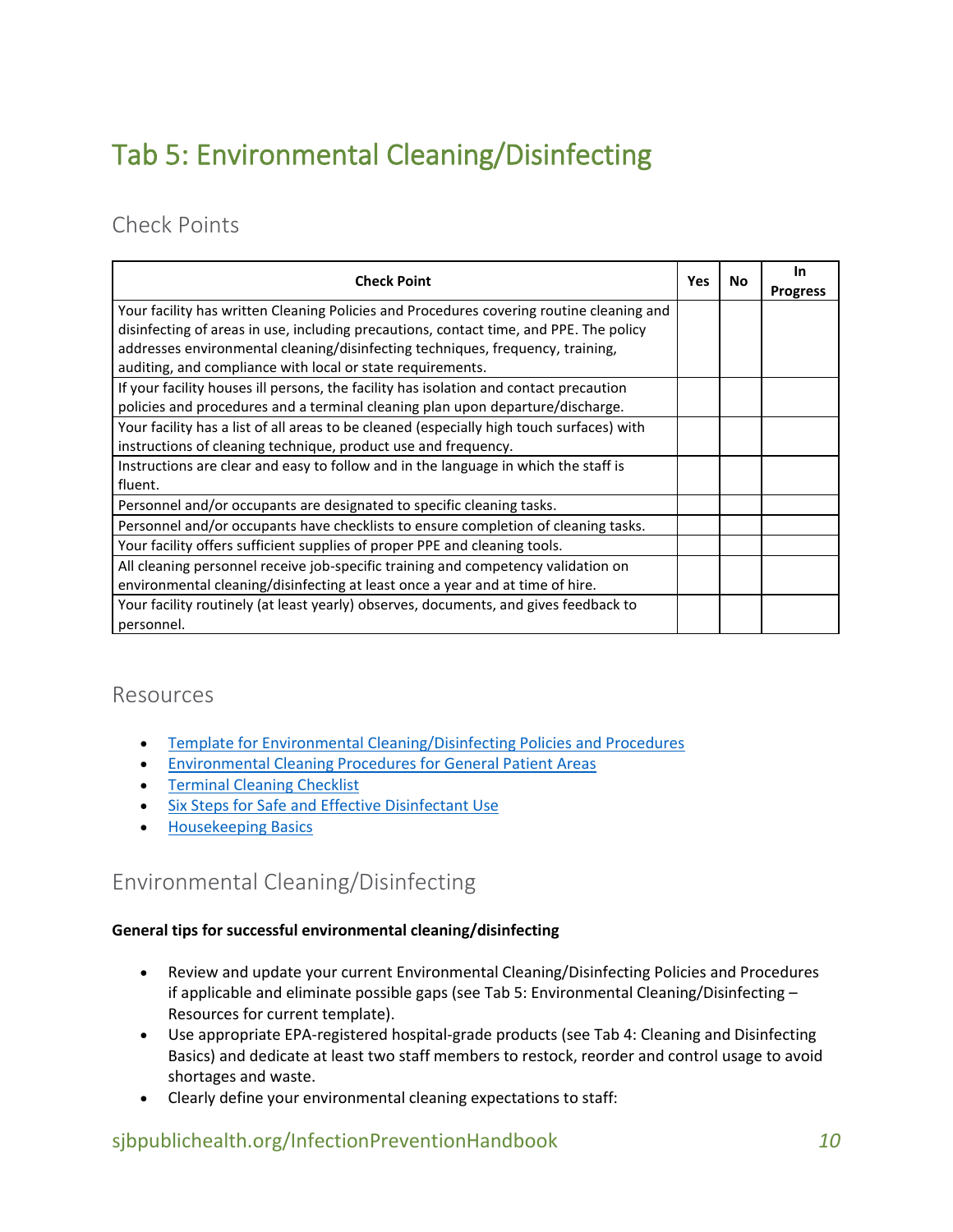- $\circ$  Dedicate staff, identify who cleans what, when, and how often:
	- Focus on high touch surfaces (doorknobs, bed rails, handrails, bedside table).
	- Define handling and cleaning of reusable and shared equipment.
	- Establish checklists to offer staff accountability.
	- Avoid vague terms like daily/twice a day; be specific ("between 8:00 and 9:00 am").
	- **EXECT:** Specify cleaning tools and products used on what surfaces. This avoids surface damage, prevents dangerous mixing of chemicals and assists in organizing cleaning carts.
	- Prepare and check all cleaning accessories daily. Allow the frequent exchange of cleaning cloths and new microfiber mop pads after cleaning each room.
- o Explain recommended cleaning patterns to avoid cross contamination:
	- Work from highest point to lowest point in room
	- Work from outside wall to the center of the room
	- Work from cleanest to the dirtiest surface in room
	- Work clockwise.



- o *Distinguish between daily cleaning and terminal cleaning* and establish separate policies and procedure for isolation, contact precautions, and terminal cleaning if applicable.
- o Offer hands-on training to all new staff upon hire and on a yearly basis:
	- Train staff by demonstrating directly in the area they are expected to work.
	- Observe (consider covert observations) and give feedback, not only during training but throughout the year. This eliminates bad habits early on and prevents infection.
	- Adult learners often benefit from visual learning tools such as maps and flow charts.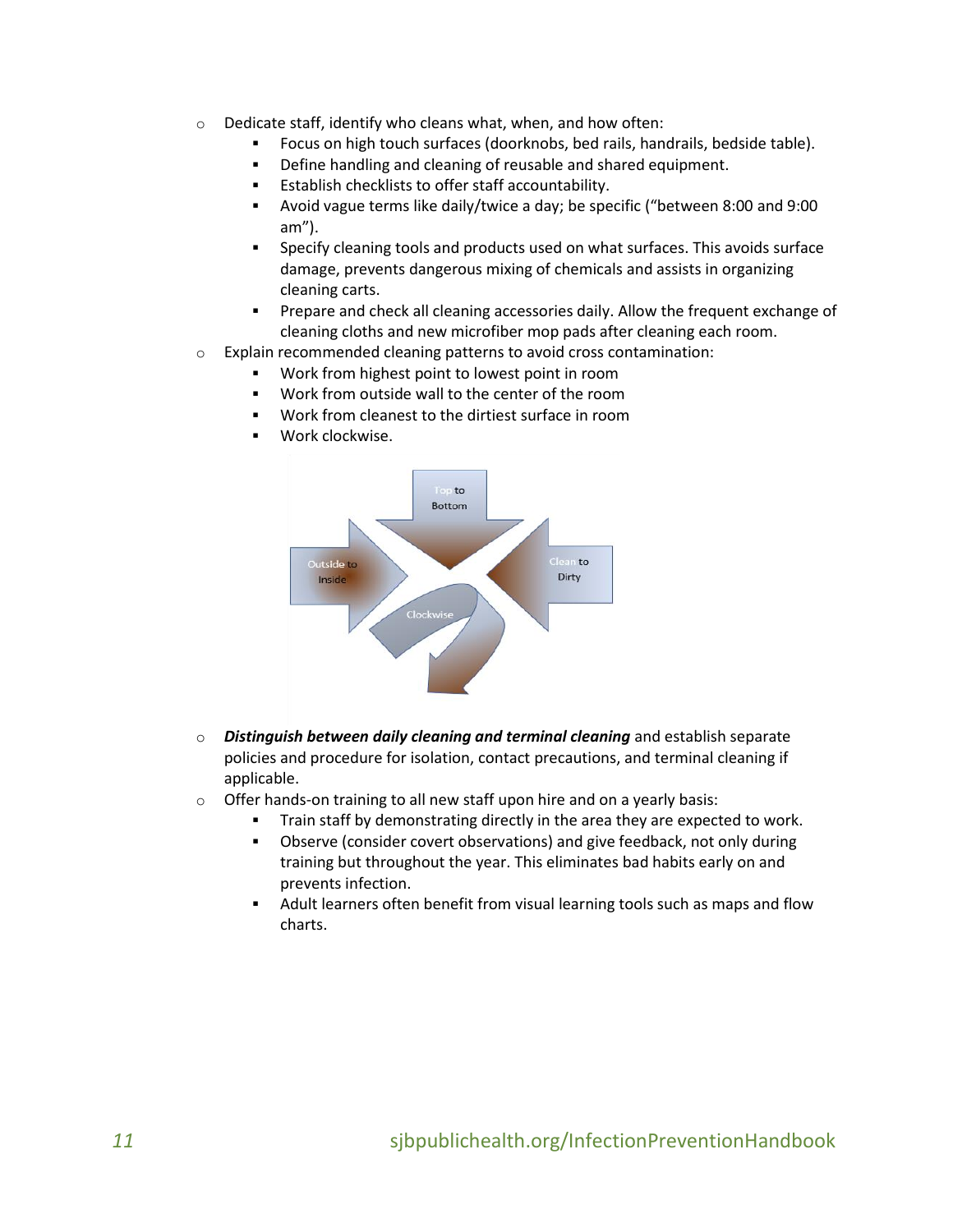## <span id="page-10-0"></span>Tab 6: Pathogens and Exposure Control Plan

## Check Points

| <b>Check Point</b>                                                                      | Yes | <b>No</b> | In<br><b>Progress</b> |
|-----------------------------------------------------------------------------------------|-----|-----------|-----------------------|
| The facility has an exposure control plan which addresses potential pathogens and       |     |           |                       |
| hazards, the services provided, and population served.                                  |     |           |                       |
| The plan lists facility-specific methods to control pathogens (sharps                   |     |           |                       |
| container, biohazard collection and disposal, cleaning supplies, PPE) and other         |     |           |                       |
| methods of prevention (standard and transmission-based precautions).                    |     |           |                       |
| Plan includes a list of the jobs in which employees may become exposed and              |     |           |                       |
| gives guidance in case of exposure (including reporting, evaluating, counseling, and    |     |           |                       |
| follow up).                                                                             |     |           |                       |
| All personnel receive training and competency validation on bloodborne and airborne     |     |           |                       |
| pathogen exposure management at time of hire and at a minimum every year                |     |           |                       |
| thereafter.                                                                             |     |           |                       |
| Facility regularly observes, corrects, and provides feedback to all employees.          |     |           |                       |
| Facility encourages all staff and residents/patients/guests to get vaccinated according |     |           |                       |
| to CDC recommendations or as required by the facility.                                  |     |           |                       |
| The exposure control plan is reviewed and updated as needed, at least once a year.      |     |           |                       |

### Resources

- [Model template including guidance for creating an](https://www.osha.gov/sites/default/files/publications/osha3186.pdf) exposure control plan meeting OSHA requirement [for bloodborne pathogens](https://www.osha.gov/sites/default/files/publications/osha3186.pdf)
- [Tips for improving your Exposure Control Plan](https://www.cdc.gov/niosh/docs/2007-158/pdfs/2007-158.pdf)
- [Information on how to develop an Exposure Control Plan by NIOSH](https://www.cdc.gov/niosh/topics/correctionalhcw/plan.html)
	- o [Droplet Precaution Poster](https://www.cdc.gov/infectioncontrol/pdf/droplet-precautions-sign-P.pdf)
	- o [Airborne Precaution Poster](https://www.cdc.gov/infectioncontrol/pdf/airborne-precautions-sign-P.pdf)
	- o [Contact Precaution Poster](https://www.cdc.gov/infectioncontrol/pdf/contact-precautions-sign-P.pdf)

## Pathogens and Exposure Control Plan

#### *Pathogens (infectious agents) are organisms that can cause disease*. There are five main types:

- **Bacteria:** Microscopic, reproduce rapidly, release toxins that may or may not cause disease after entering the body. Antibiotics are used to treat bacterial infections, but bacteria are becoming resistant. Not all are pathogenic, many are harmless or supportive in essential bodily functions. Some common bacterial diseases are tuberculosis (TB), meningitis, gonorrhea, typhoid fever, and chlamydia.
- **Viruses:** smaller than bacteria, they invade a host cell and replicate rapidly to infect more cells. They may pass from person to person via respiratory droplets or through contact with blood or other bodily fluids of an infected person (bloodborne transmission). Some common viral diseases are influenza, norovirus, measles, mumps, HIV, Sars-CoV-2, and common cold coronavirus.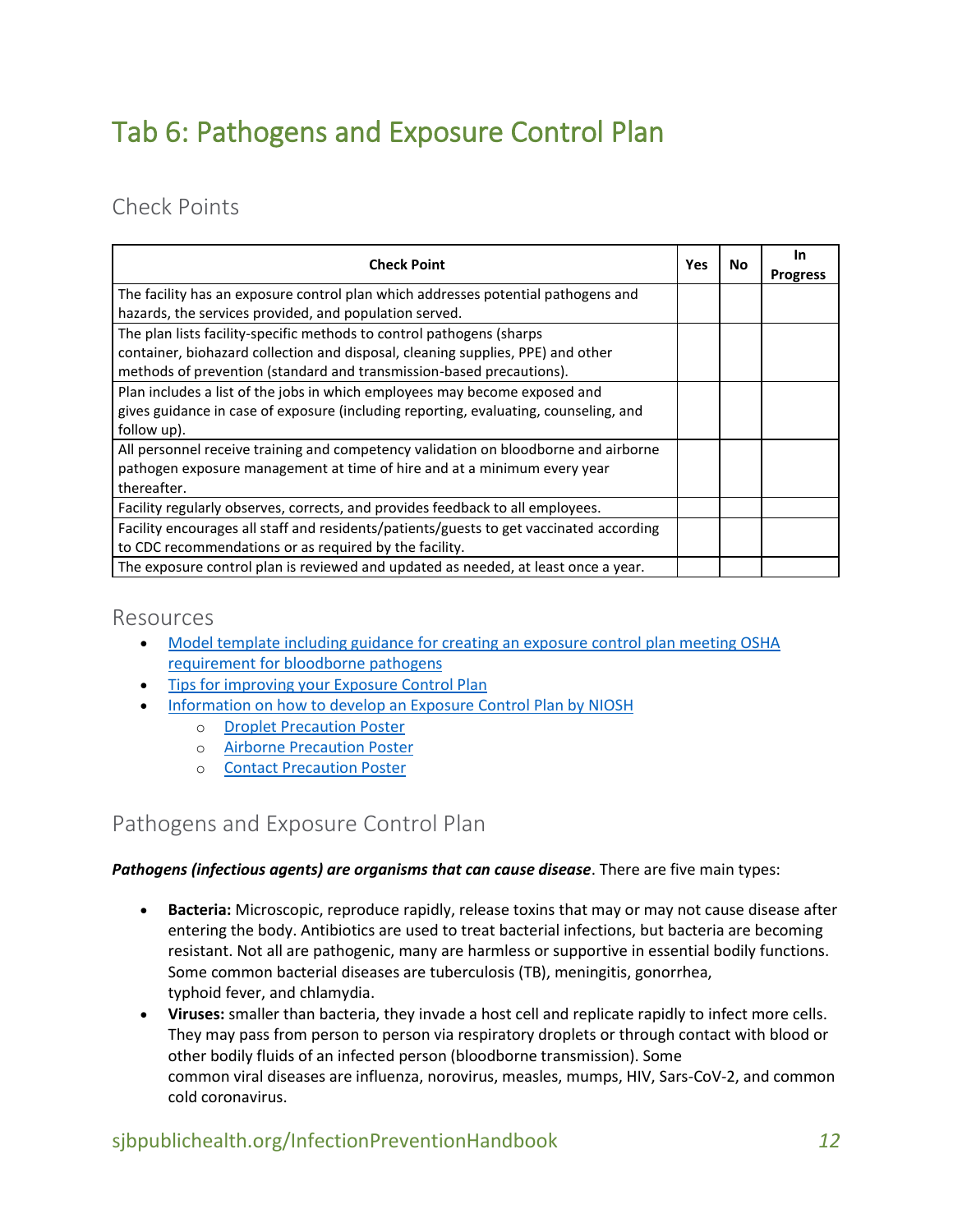- **Fungi:** Can live in many areas of the body and may pass from person to person. Some cause diseases like athlete's foot and ringworm, but others may lead to asthma, pneumonia, meningitis, and bloodstream infections.
- **Parasitic worms (helminths):** Can be seen with the naked eye. Thorny-head worms and flatworms (such as tapeworms) reside in the intestines while roundworms survive in the GI tract and the lymphatic system. Helminths can cause diseases such as lymphatic filariasis, onchocerciasis, or schistosomiasis.

#### *Direct Contact Transmission:*

- **Bloodborne:** Contact with infected body fluids through damaged skin or mucous membranes (eyes, nose, mouth), puncturing the skin with infected needles/lancets, or sexual contact with infected person.
- **Droplet**: Pathogens that are often visible (sneezes). When droplets from an infected person make direct contact with eyes, mouth, or nose, they can transmit the disease to another person close by.



#### *Indirect Contact Transmission:*

- **Airborne:** Spread of very small pathogens through normal breathing, speaking, singing, sneezing, or coughing that are inhaled or breathed in by another person in close contact, or through forced airflow such as air ducts.
- **Fomite**: Surfaces and objects contaminated with pathogens from an infected individual can transmit these pathogens when touched by another person and transferred into mouth, eyes, or nose.
- **Other:** Water, food, and other environmental reservoirs may contain pathogens that can cause disease.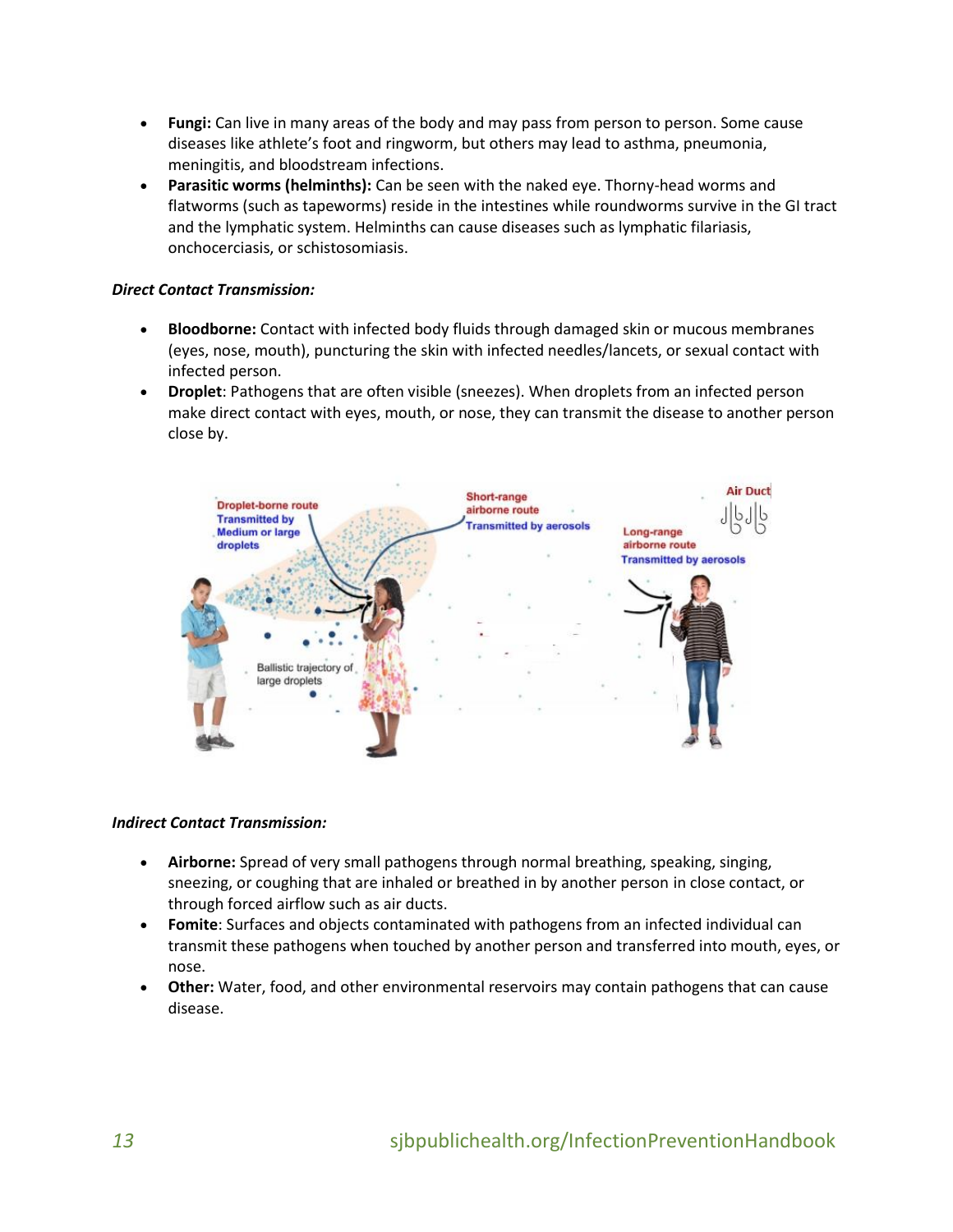# <span id="page-12-0"></span>Tab 7: Precautions and Personal Protective Equipment (PPE)

## Check Points

| <b>Check Point</b>                                                                                         | Yes | No. | In<br><b>Progress</b> |
|------------------------------------------------------------------------------------------------------------|-----|-----|-----------------------|
| The facility has policies and procedures in place which address standard and                               |     |     |                       |
| transmission-based precautions, including selection of PPE for different clinical<br>conditions/pathogens. |     |     |                       |
| All staff receive standard and transmission-based training at the time of hire and at                      |     |     |                       |
| least yearly thereafter. Appropriate personnel receive job-specific training and                           |     |     |                       |
| competency validation on proper use of PPE at time of hire and at least yearly                             |     |     |                       |
| thereafter.                                                                                                |     |     |                       |
| Facility routinely audits adherence to PPE use; checks areas of donning, doffing and                       |     |     |                       |
| disposal; documents feedback to employees on PPE use and reviews policies and                              |     |     |                       |
| procedures at least yearly and as needed.                                                                  |     |     |                       |
| The facility has taken preparations to store PPE properly. Supplies are readily available                  |     |     |                       |
| in case of an outbreak or an increase in usage.                                                            |     |     |                       |
| There are at least 2 staff members assigned to monitor use, regulate demand, and                           |     |     |                       |
| avoid waste of PPE (see resources: burn rate calculator)                                                   |     |     |                       |
| The facility has PPE available for visitors if applicable.                                                 |     |     |                       |

## Resources

- [FDA overview of personal protective equipment for infection control; includes links for types,](https://www.fda.gov/medical-devices/general-hospital-devices-and-supplies/personal-protective-equipment-infection-control)  [use and what to know about masks, gloves, and gowns](https://www.fda.gov/medical-devices/general-hospital-devices-and-supplies/personal-protective-equipment-infection-control)
- [CDC resources for standard precautions](https://www.cdc.gov/infectioncontrol/basics/standard-precautions.html)
- [CDC resources for transmission-based precautions](https://www.cdc.gov/infectioncontrol/basics/standard-precautions.html)
- [CDC infection control guidelines and guidance library](https://www.cdc.gov/infectioncontrol/guidelines/index.html)
- [CDC PPE Burn Rate Calculator](https://www.cdc.gov/coronavirus/2019-ncov/hcp/ppe-strategy/burn-calculator.html)

## Precautions and Personal Protective Equipment (PPE)

#### **Types of Precautions:**

- *Universal:* All blood and bodily fluids are considered potentially infectious. Wear gloves and face shields, prevent exposure to sharps, dispose properly all contaminated objects and focus on hand washing.
- *Standard:* Consider airborne and bloodborne transmission risk with everyone; wash hands before and after contact with or without gloves; wear gloves while in contact with bodily fluids and contaminated items; wear gown, mask, eye protection/face shield for potential splashes or sprays.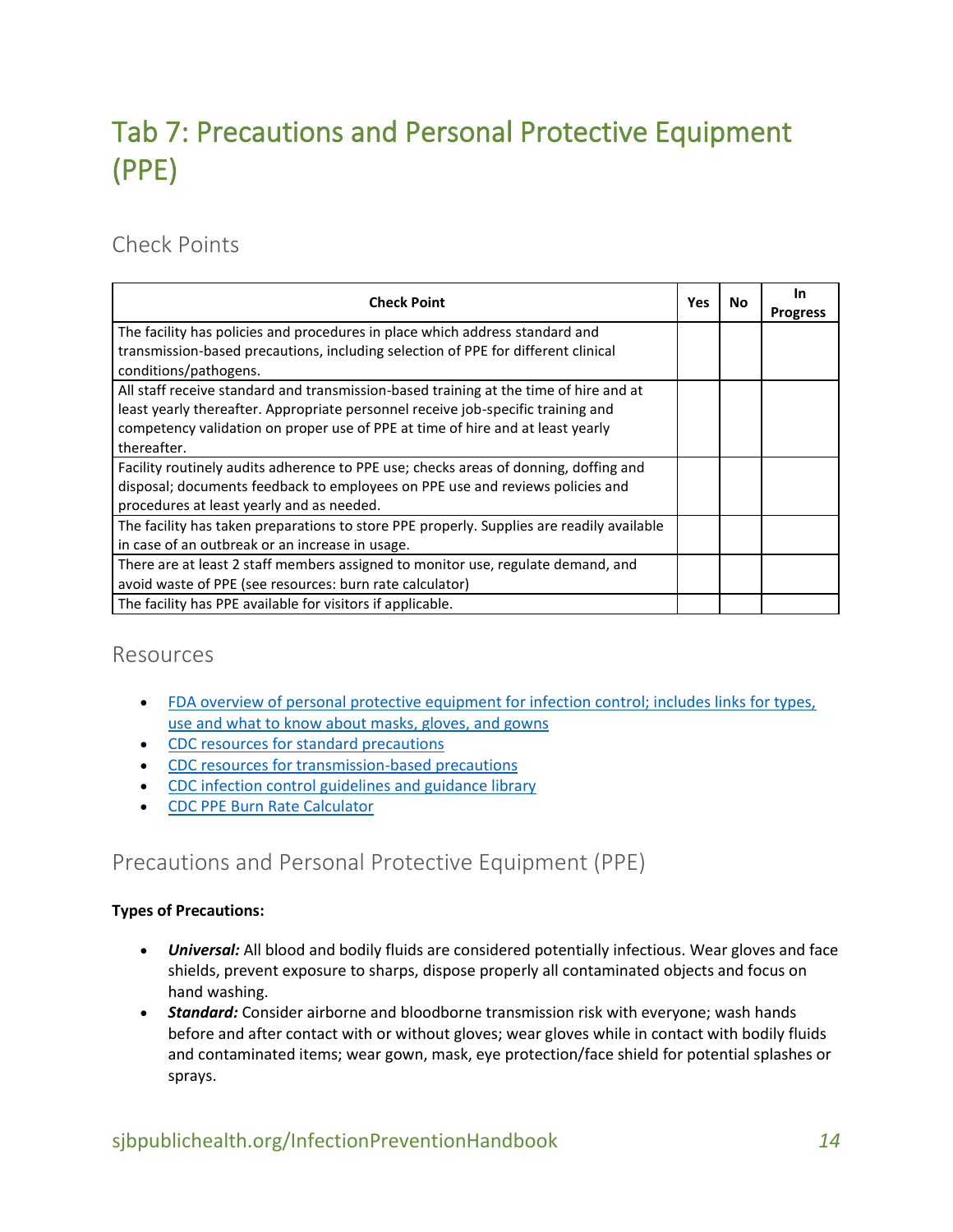• *Transmission-Based:* If the pathogen is known, disease-specific precautions for *airborne, contact, or droplets* must be taken in addition to standard precautions (see below).

| Type of<br><b>Precaution</b>       | Pathogen<br><b>Examples</b>               | <b>Gloves</b>                               | Gown                                           | <b>Mask Type</b>                                       | Eye<br>Protection                     | <b>PPE</b><br><b>Reuse</b> |
|------------------------------------|-------------------------------------------|---------------------------------------------|------------------------------------------------|--------------------------------------------------------|---------------------------------------|----------------------------|
| Universal                          | HIV,<br><b>Hepatitis B</b>                | <b>Bodily fluids</b>                        | Body fluids<br>or splashes                     | Surgical only if<br>potential<br>splashes or<br>sprays | If potential<br>splashes or<br>sprays | Single<br>use              |
| Standard                           | Any or none                               | <b>Bodily fluids</b>                        | Body fluids<br>or splashes                     | Surgical only if<br>potential<br>splashes or<br>sprays | If potential<br>splashes or<br>sprays | Single<br>use              |
| Contact<br>Transmission-<br>Based  | MRSA, C. difficile,<br>norovirus          | Always                                      | Always                                         | Surgical if<br>pathogens are<br>in sputum              | If potential<br>splashes or<br>sprays | Single<br>use              |
| Droplet<br>Transmission-<br>Based  | Norovirus,<br>pertussis,<br>meningococcus | If potential<br>contact with<br>body fluids | If potential<br>contact<br>with body<br>fluids | Surgical                                               | Face shield<br>or goggles             | Single<br>use              |
| Airborne<br>Transmission-<br>Based | Pulmonary TB,<br>rubeola, COVID-<br>19    | If potential<br>contact with<br>body fluids | If potential<br>contact<br>with body<br>fluids | N95                                                    | If potential<br>splashes or<br>sprays | Single<br>use              |

#### **Precautions and Personal Protective Equipment:**

#### **Donning and Doffing PPE:**

ON



Hand Hygiene Gown Mask Eye Protection Gloves

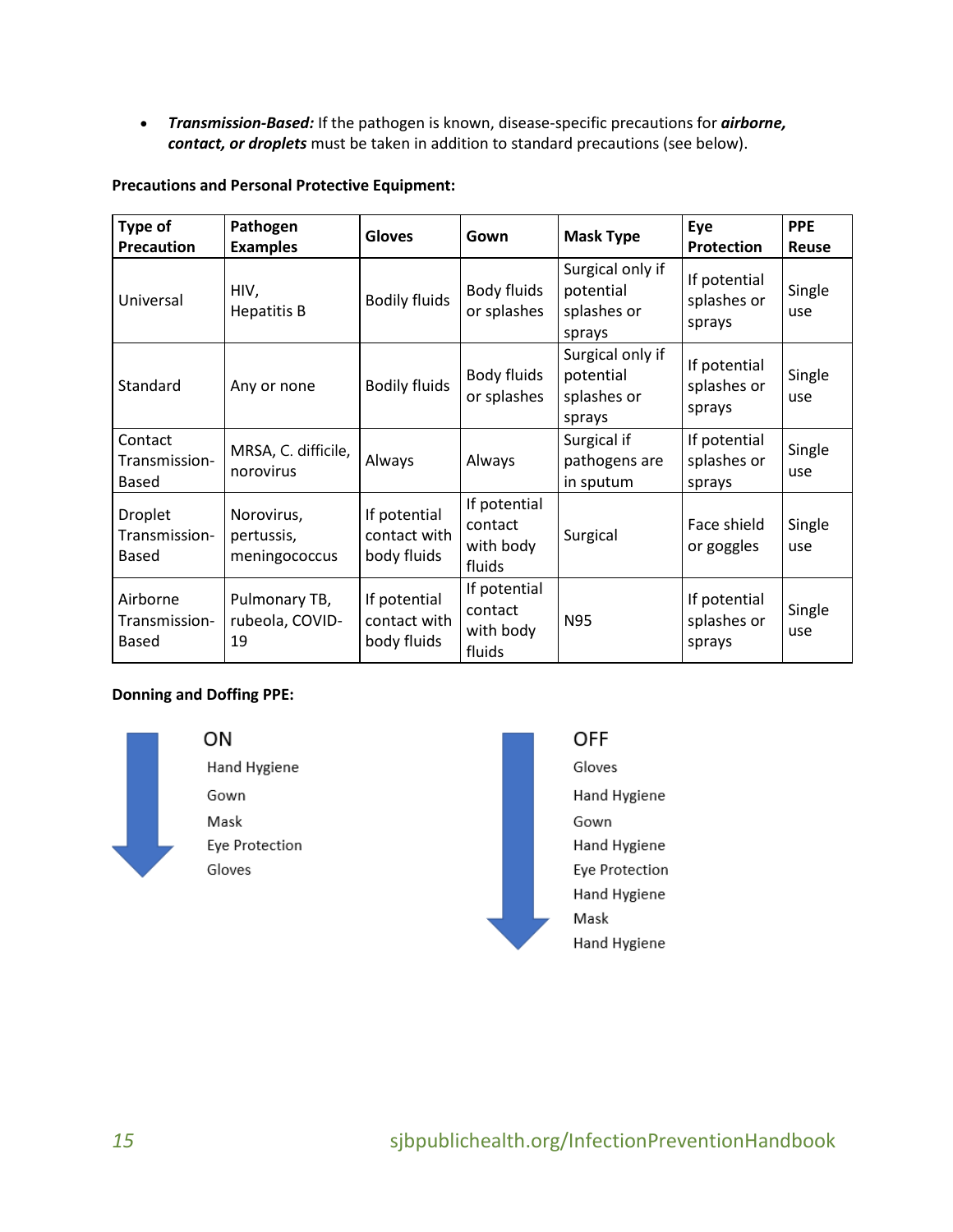## <span id="page-14-0"></span>Tab 8: Hygiene Basics

## Check Points

| <b>Check Point</b>                                                                                                                                              | Yes | <b>No</b> | In<br><b>Progress</b> |
|-----------------------------------------------------------------------------------------------------------------------------------------------------------------|-----|-----------|-----------------------|
| The facility has hygiene policies and procedures that address the facility-specific<br>hygiene requirements.                                                    |     |           |                       |
| The facility provides resources and strategically placed hygiene stations for staff,<br>visitors, and residents/patients/guests to perform proper hand hygiene. |     |           |                       |
| Hygiene stations are located away from heating elements or other possible hazards.                                                                              |     |           |                       |
| Signs throughout the facility educate staff, visitors, and residents/patients/guests on                                                                         |     |           |                       |
| how to properly perform hand hygiene and respiratory hygiene/cough etiquette.                                                                                   |     |           |                       |
| All personnel receive training and competency validation on hygiene at time of hire and<br>at least once every year thereafter.                                 |     |           |                       |
| Leadership staff regularly observe staff hygiene performance, correct, provide<br>feedback, review and update hygiene policies as recommended by CDC.           |     |           |                       |

### Resources

- [Hand Hygiene Policy and Procedure Template](https://www.doh.wa.gov/Portals/1/Documents/Pubs/505144.pdf)
- [Respiratory Hygiene/Cough Etiquette educational slides](https://www.cdc.gov/oralhealth/pdfs_and_other_files/BESC4-Respiratory-Hygiene-508.pdf)
- [CDC Handwashing Training Material](https://www.cdc.gov/handwashing/handwashing-corporate.html)
- [CDC Health Promotion Materials](https://www.cdc.gov/handwashing/materials.html)
- WHO guide to produce ABHR [due to limited supply of commercially available products](https://www.who.int/gpsc/5may/Guide_to_Local_Production.pdf?ua=1)
- [ABHR fact Poster for Healthcare Providers](https://www.cdc.gov/handhygiene/pdfs/Provider-Factsheet-508.pdf)

## Hygiene Basics

#### **Types of Hygiene**

- *Hand Hygiene – Soap and Water:* Hand hygiene is one of the most important and basic concepts in infection prevention, but it lacks compliance in many settings. According to the CDC, proper hand hygiene reduces diarrheal illnesses by 23-40% in healthy people, and up to 58% in immunocompromised individuals. Worldwide, about 1.8 million children under the age of 5 die from diarrhea and pneumonia yearly; proper handwashing could reduce this by one third.
	- o *Wet –* use running water and apply soap to remove pathogens from the skin.
	- o *Lather* rub the whole hand, including inside, on top hands, between fingers and under nails.
	- o *Scrub –* scrub at least for 20 seconds; the longer one scrubs, the more pathogens will be removed.
	- o *Rinse* rinse under running water; this removes pathogens and reduces skin irritation caused by the soap.
	- o *Dry –* dry hands thoroughly; wet hands pick up new pathogens easier than dry ones.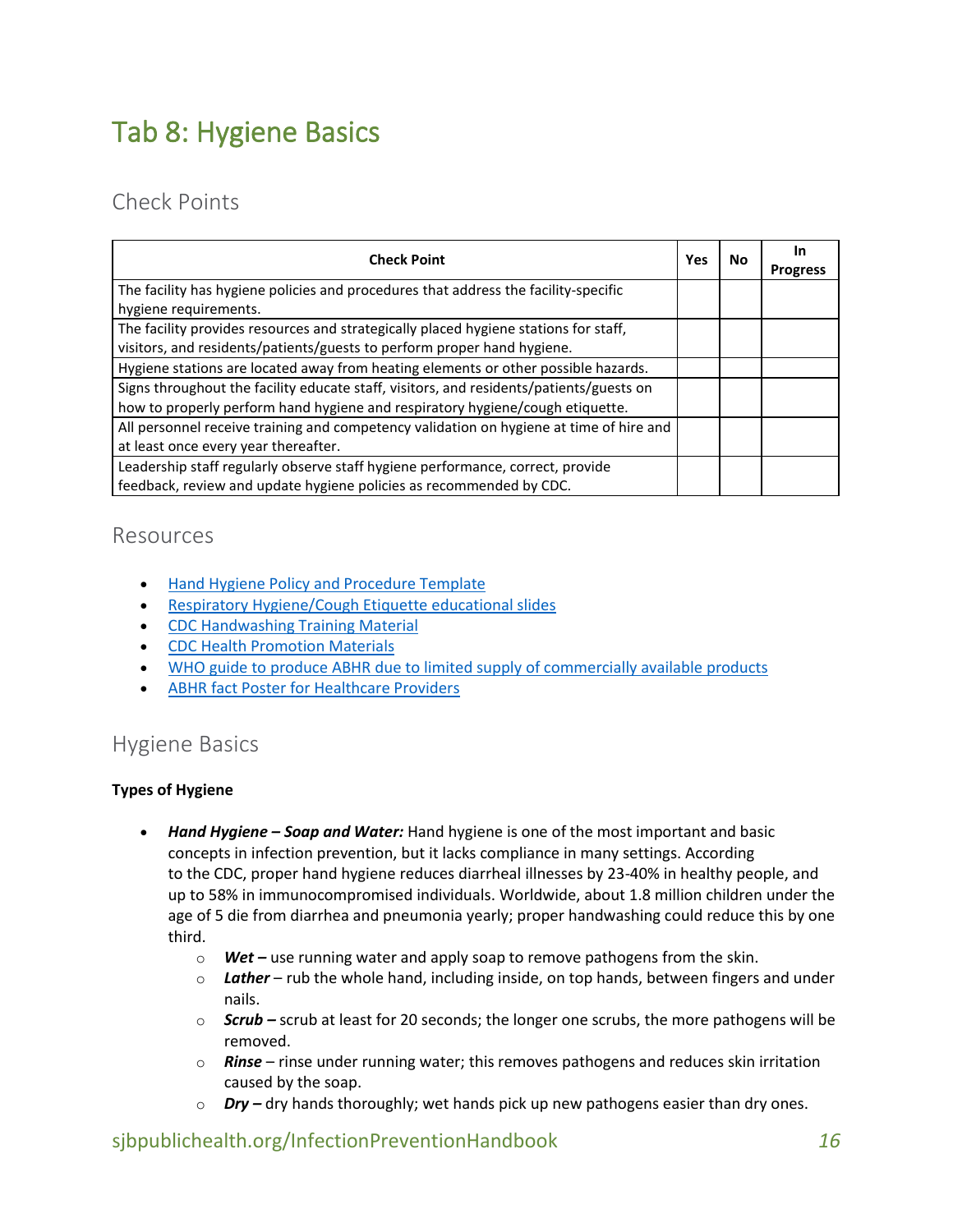- *Hand Hygiene – Alcohol Based:* Alcohol-based hand rub (ABHR) effectively reduces pathogens, particularly for busy staff who interact just briefly with occupants/visitors/staff.
	- o To be effective the ABHR should contain at least 60% of alcohol.
	- $\circ$  Unless hands are visibly soiled, ABHR is the preferred method of hand hygiene in most congregate and non-emergent medical settings.
	- o ABHR is more effective and less irritating over longtime use.
	- $\circ$  To be most effective, enough ABHR should be applied so hands stay moist and can be rubbed for about 20 seconds before dry.
	- o Some pathogens, like C. difficile are resistant to ABHR, so gloves still must be worn.
	- $\circ$  ABHR should be applied each time before and immediately after gloves are worn.
- *Respiratory Hygiene/ Cough Etiquette:* This form of hygiene is one of the best ways to prevent transmission of respiratory infections; it is an important component in Standard Precautions (see [Tab 7\)](#page-12-0).
	- $\circ$  Cover mouth and nose with a tissue when coughing or sneezing.
	- o Dispose immediately after use.
	- o Perform hand hygiene.
	- o If no tissue is available, cough or sneeze into the elbow or upper sleeve.
	- $\circ$  A person with respiratory symptoms should wear a mask and keep physical distance to protect others and reduce potential transmission.

#### **Endorsing Hygiene at Your Facility**

- Establish hygiene policies and procedures that address hygiene requirements for staff, visitors, and residents/patients/guests. Offer visual alerts, non-touch trash bins, tissues, and ABHR stations throughout the facility.
- Consistently provide soap and disposable hand towels by all handwashing sinks.
- Assign at least two staff members to restock and report/order additional supplies needed.
- Train all personnel on hygiene at time of hire and at least once a year thereafter. Audit, review and give feedback on a regular basis. Review policy yearly and update when necessary.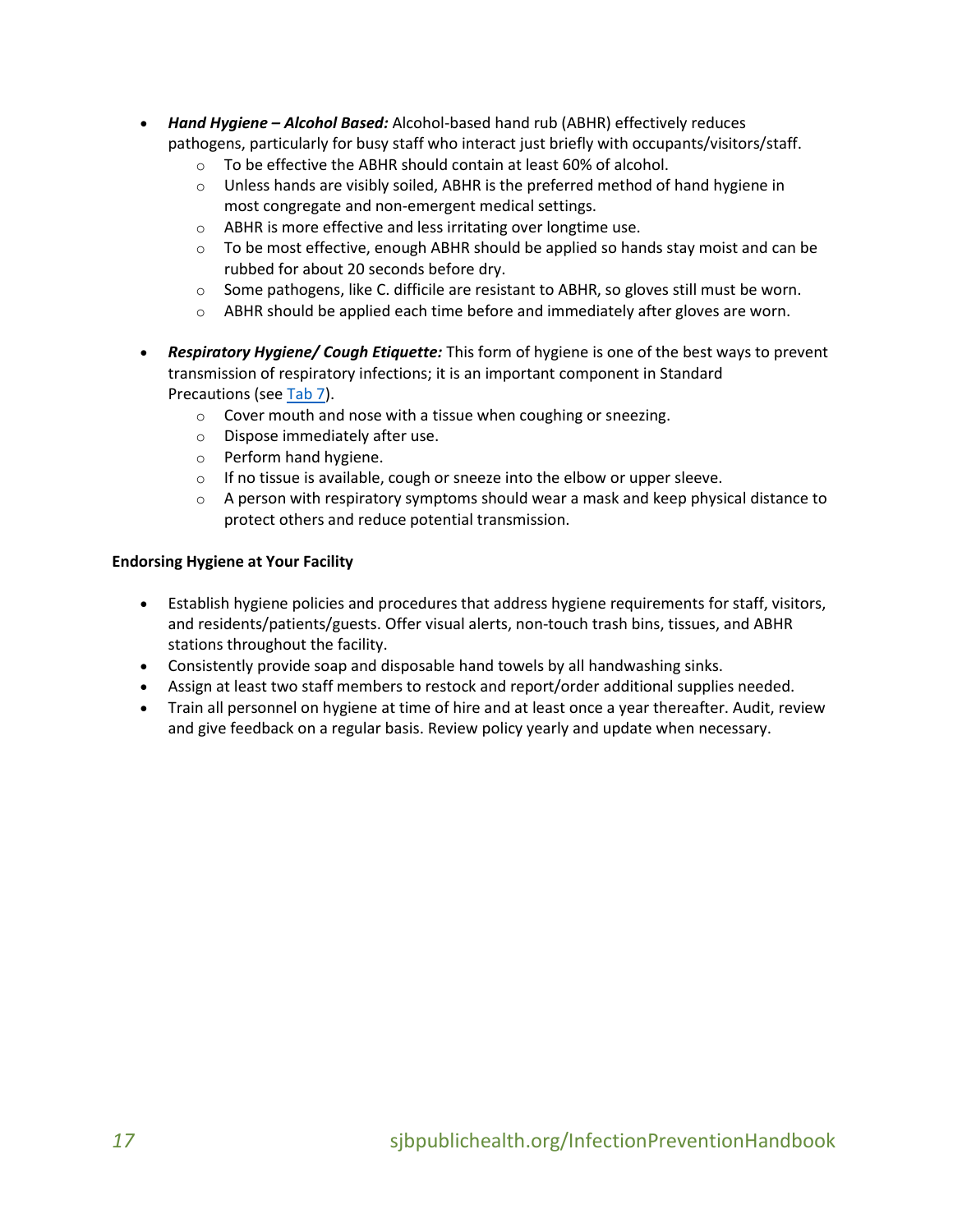## <span id="page-16-0"></span>Tab 9: Screening, Intake, Quarantine, and Isolation

Check Points

| <b>Check Point</b>                                                                          | Yes | <b>No</b> | In<br><b>Progress</b> |
|---------------------------------------------------------------------------------------------|-----|-----------|-----------------------|
| The facility has policies and procedures that address screening (and testing if             |     |           |                       |
| mandated) for staff, contractors, patients/occupants, and visitors. These policies          |     |           |                       |
| address screening tools, questions asked, how to manage persons detected with               |     |           |                       |
| symptoms, and who oversees, documents and reports results.                                  |     |           |                       |
| Screening and testing are performed as required by state and local authorities.             |     |           |                       |
| The facility has new patient/occupant policies and procedures that address admission        |     |           |                       |
| protocol, identify potentially infectious conditions, discuss what to do with persons       |     |           |                       |
| who may have potentially infectious conditions, and clearly                                 |     |           |                       |
| communicates these policies to staff and new occupants.                                     |     |           |                       |
| If applicable, the facility has policies and procedures that address quarantine, isolation, |     |           |                       |
| infection prevention, and surveillance. The facility offers regular training to all staff   |     |           |                       |
| at the time of hire and at least annually thereafter.                                       |     |           |                       |
| The facility can quickly respond in the event an infectious person needs isolation or an    |     |           |                       |
| exposed individual must quarantine and has set up a dedicated vacant area for these         |     |           |                       |
| actions to avoid further spread.                                                            |     |           |                       |

## Resources

#### [2007 Guidelines for Isolation Precautions, last updated 2019](https://www.cdc.gov/infectioncontrol/pdf/guidelines/isolation-guidelines-H.pdf)

## Screening, Intake, Quarantine, and Isolation

- **Isolation** separates sick people with a contagious disease from people who are not sick. Isolation is intended for people who are sick or have confirmed test results. Isolation may be mandatory.
- **Quarantine** separates and restricts the movement of people who were exposed to a contagious disease to see if they become sick. Quarantine is intended for people who are not sick and do not have symptoms or confirmed test results. Quarantine is a preventive measure to prevent the spread of disease within a facility and may be mandatory.
- **Screening** of people for signs or symptoms of illness has become standard since the onset of COVID-19. However, other contagious diseases and conditions can impact a facility just as severely. All new admitted patients/occupants and staff should be screened and assessed during the intake process or time of hire.
- **Intake** (or admission) of new patients/occupants introduces potential health threats to the existing population. Thorough review of medical history, current health conditions and preemptive measures such as quarantine are the best strategy to avoid an outbreak. Requesting proof of current vaccinations, negative test results, and other lab results help reduce the spread of contagious diseases in the facility.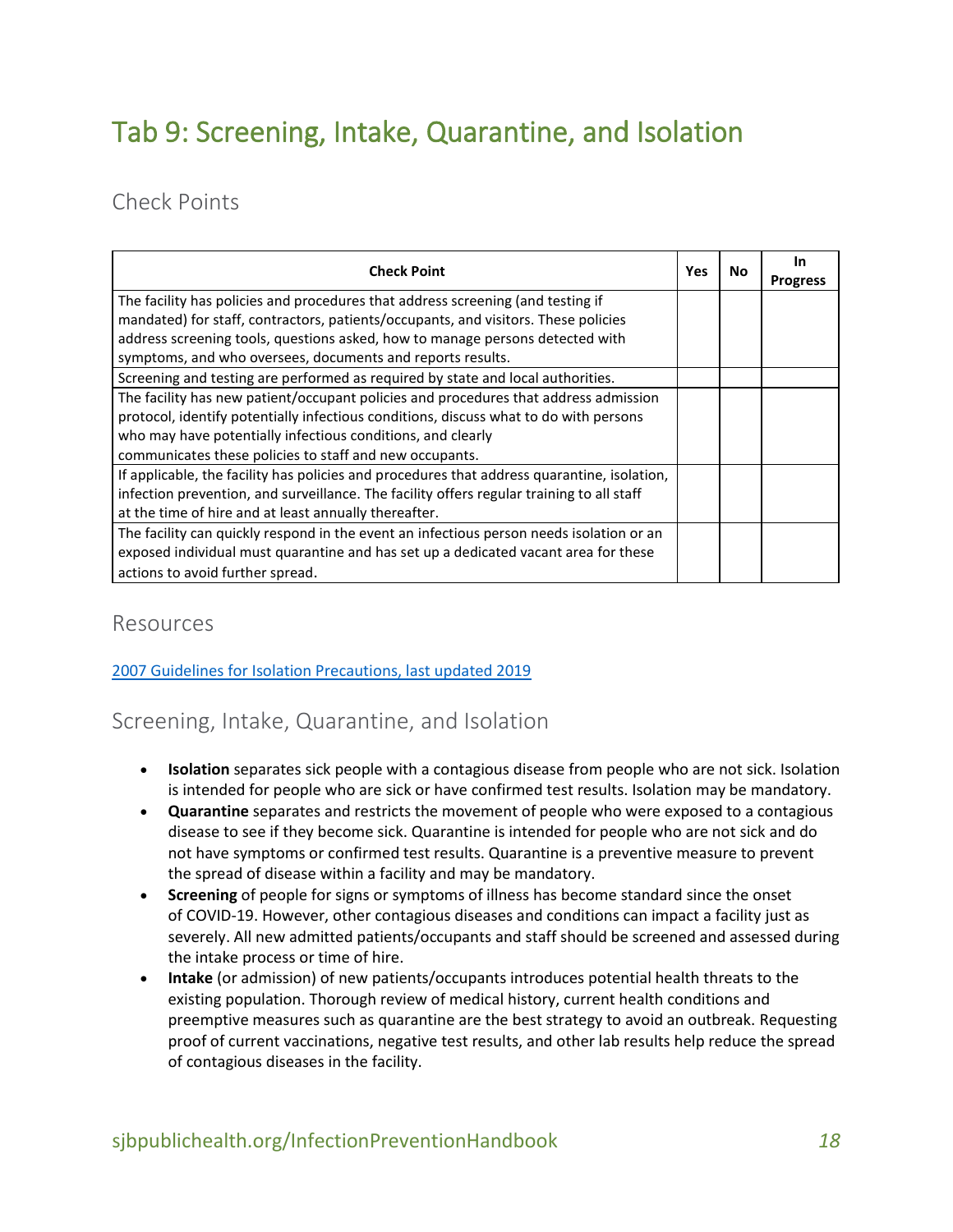

**Unspecified Disease Flow Chart for Screening, Intake, Isolation and Quarantine (Non-COVID-19)**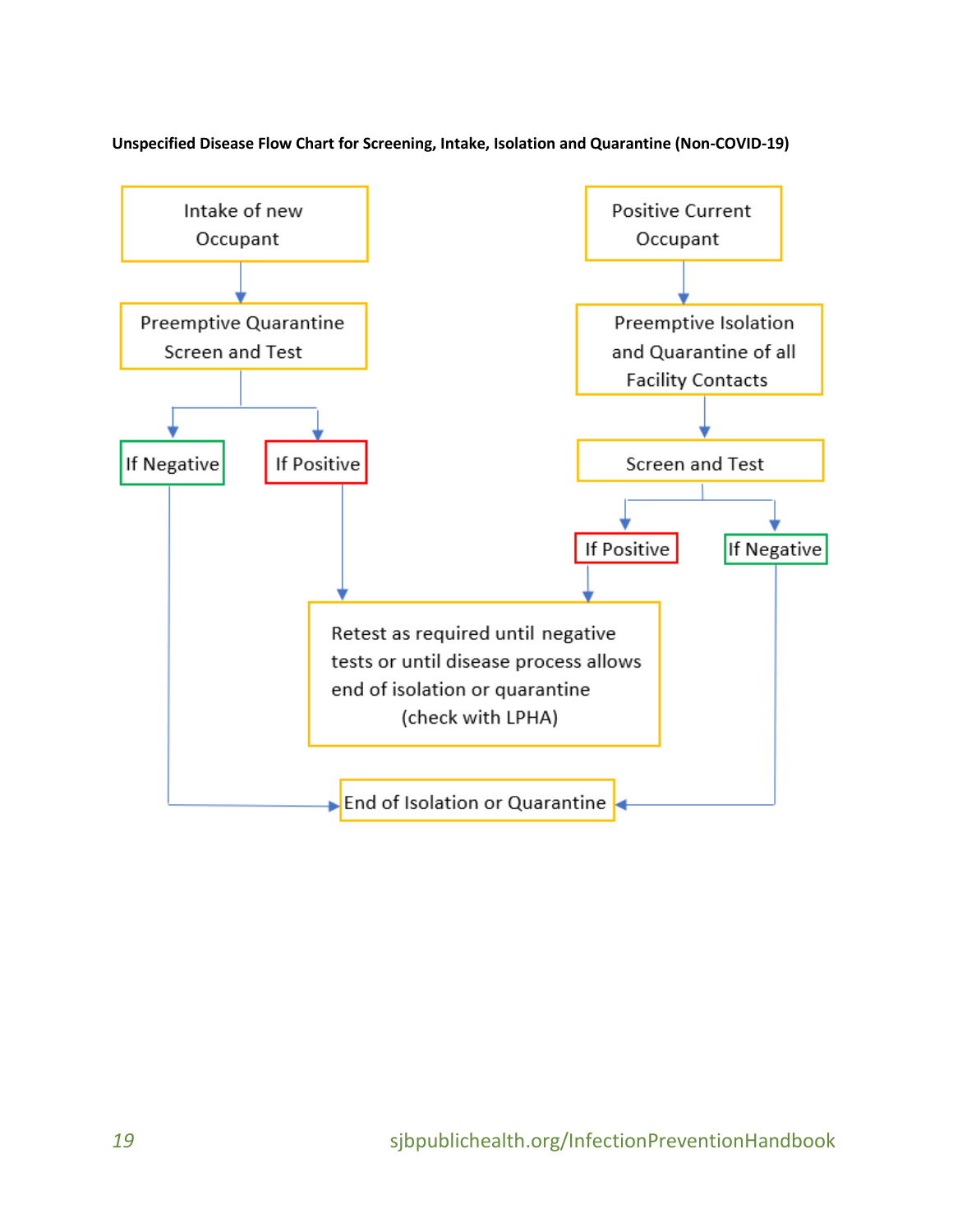## <span id="page-18-0"></span>Tab 10: Reportable Communicable Diseases and **Outbreaks**

## Check Points

| <b>Check Point</b>                                                                                                                                                                                                                                                                       | <b>Yes</b> | <b>No</b> | <b>In</b><br><b>Progress</b> |
|------------------------------------------------------------------------------------------------------------------------------------------------------------------------------------------------------------------------------------------------------------------------------------------|------------|-----------|------------------------------|
| The facility has policies and procedures in place which address the process of reporting<br>communicable diseases to the Local Public Health Agency (LPHA).                                                                                                                              |            |           |                              |
| The facility has resources for all communicable reportable diseases required by<br>the State.                                                                                                                                                                                            |            |           |                              |
| The facility has a written outbreaks response protocol                                                                                                                                                                                                                                   |            |           |                              |
| The facility has at least two dedicated staff members who oversee, coordinate, and<br>report any communicable reportable diseases and outbreaks to LPHA.                                                                                                                                 |            |           |                              |
| The facility provides training to all staff on signs and symptoms of common<br>communicable diseases most often recognized in this type of setting, how and when<br>reporting is required, and what immediate measures must be taken, including<br>isolation, quarantine, and PPE usage. |            |           |                              |
| The facility has policies and procedures concerning contact of staff with occupants<br>when either staff or occupants have potentially transmissible conditions.                                                                                                                         |            |           |                              |
| The facility has policies and procedures that address work-exclusion for staff. These<br>policies encourage reporting of illnesses, avoid penalizing sick employees with loss of<br>wages, benefits, or job status, and educate staff on prompt reporting of illness to<br>supervisor.   |            |           |                              |
| The facility conducts training at time of hire and yearly thereafter and/or as needed.                                                                                                                                                                                                   |            |           |                              |

## Resources

- [CDPHE communicable diseases](https://cdphe.colorado.gov/health/communicable-diseases)
- [Diseases and conditions requiring reporting in Colorado](https://cdphe.colorado.gov/report-a-disease)
- [Code of Colorado Regulations](https://www.sos.state.co.us/CCR/GenerateRulePdf.do?ruleVersionId=8063&fileName=6%20CCR%201009-5)
- [Colorado communicable disease prevention, investigation, and control](https://cdphe-lpha.colorado.gov/resources/communicable-disease-prevention-investigation-and-control)
- [Public Health Reporting and HIPAA in Colorado](https://drive.google.com/file/d/0B0tmPQ67k3NVTnVqeXpFbWNYNjA/view)
- [Colorado Public Health and HIPAA status](https://cdphe.colorado.gov/hipaa-status)
- [Outbreaks Response Protocol Template](https://www.health.state.mn.us/communities/environment/food/docs/outbreakprotocol.pdf)

## Reportable Communicable Diseases and Outbreaks

#### **Communicable Reportable Disease**

Many conditions emerging in congregate and non-emergent healthcare settings are subject to reporting to state and/or local public health. To avoid spread and conditions that may cause a threat to the safety of the public, prompt reporting is crucial to allow timely investigation and interventions.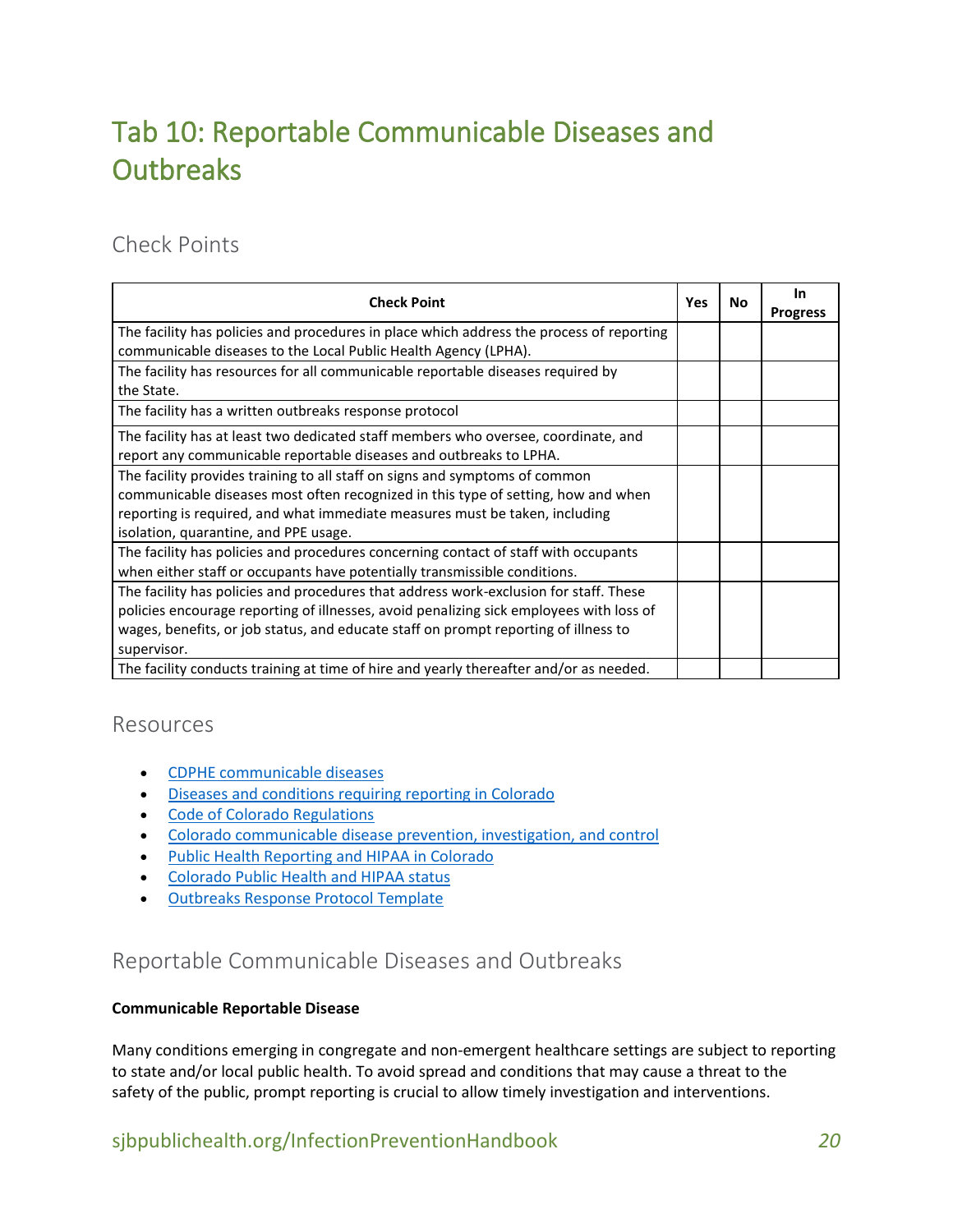Reportable conditions can be transmitted from other humans, through exposure to animals, or by exposure to the environment. Other than COVID-19, Colorado currently has over 80 communicable reportable conditions (Tab 10: Communicable Reportable Diseases and Outbreaks - Resources).

#### **Good to Know about Communicable Disease Reporting**

- *When should my facility call the LPHA?* If you suspect or have proof (test result) that a person has a communicable disease or presents unusual signs and symptoms, do not delay contacting your LPHA. Subject matter experts can help you with further steps. Depending on the pathogen, even one suspected case may be reportable.
- *How should I contact the LPHA?* You should call your LPHA immediately. Some diseases require written reports, and your LPHA can guide you or possibly complete the reports for/with you. It is best to have detailed information ready, including symptoms and symptoms onset, personal data of the suspected case, and names and contact information of persons involved with the case.
- *Is reporting personal data to the LPHA a HIPAA violation?* Reporting communicable diseases to your LPHA is not affected by HIPAA and is required under statutory public health reporting requirements. All personal data is kept confidential.
- *What happens to the data that is provided to the LPHA?* The LPHA reports all information of a reportable communicable disease to the State public health agency through a secure health portal. In case of an outbreak (defined as more cases than would be expected), the LPHA will conduct an outbreak investigation and report findings to the State. In some cases, depending on the type of communicable disease, reporting may be done through the CDC's National Outbreak Reporting System (NORS). The data then will be reviewed, summarized, and published to provide needed information to the CDC, health departments, and policy makers for prevention of future outbreaks.
- *Why should communicable diseases be tracked?*
	- o To identify outbreaks and epidemics. If an unusual number of cases occur, LPHA/State must investigate to control the spread of the disease.
	- o To enable preventive treatment and/or provide education.
	- o To help target prevention programs, identify care needs, and use scarce prevention resources efficiently.
	- o To evaluate the success of long-term control efforts.
	- o To facilitate epidemiologic research to uncover a preventable cause.
	- o To assist with national and international disease surveillance efforts.
- *Do I have a legal obligation to contact the LPHA?* Yes. All communicable diseases must be reported according to State statutes CRS 25-1-122, and CRS 25-1.5-102.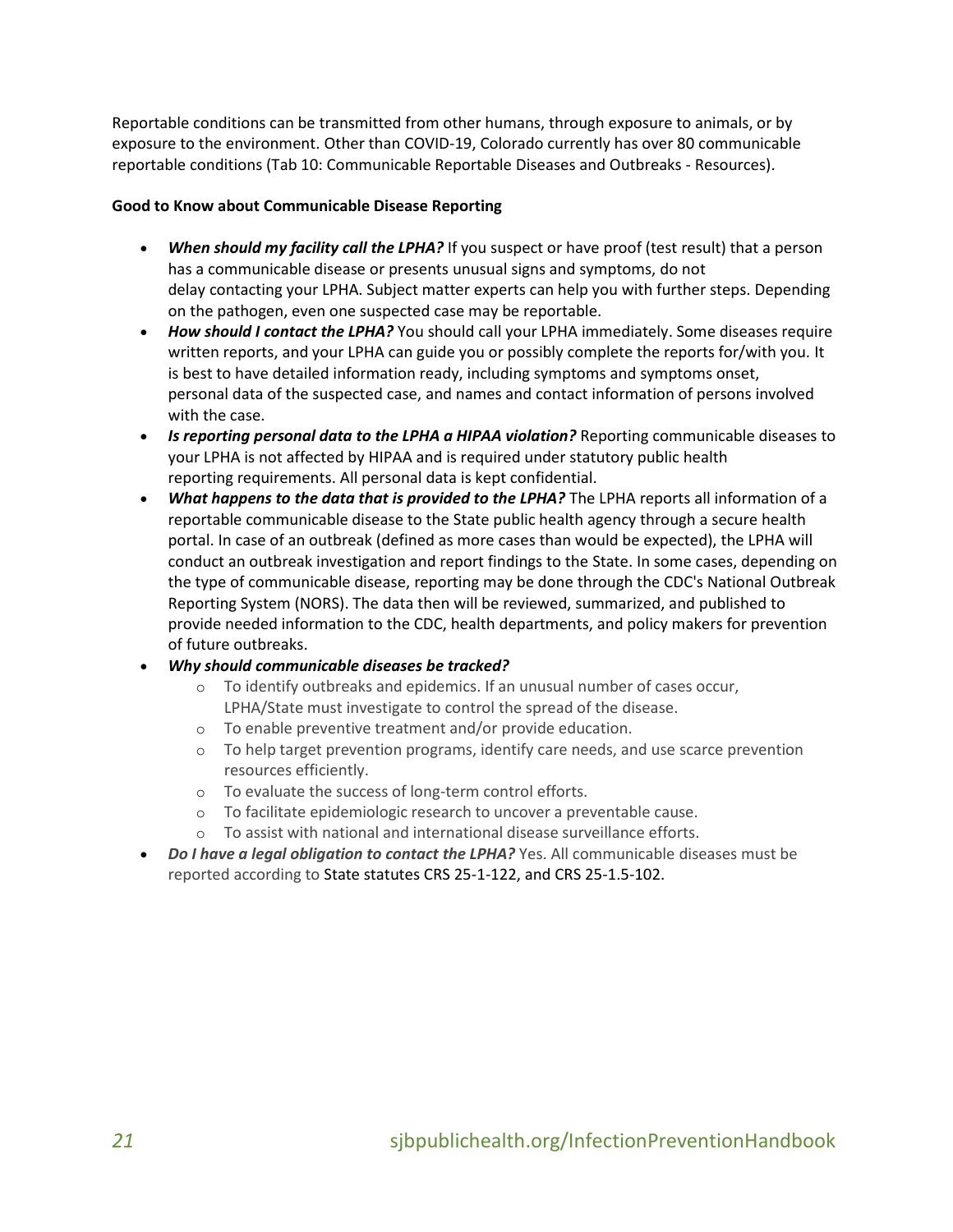## <span id="page-20-0"></span>Tab 11: Healthcare-Associated Infections (HAIs)

Check Points

| <b>Check Point</b>                                                                          | <b>Yes</b> | <b>No</b> | In<br><b>Progress</b> |
|---------------------------------------------------------------------------------------------|------------|-----------|-----------------------|
| NOT APPLICABLE FOR THIS FACILITY                                                            |            |           |                       |
| Please write n/a in the "No" column for the check points below.                             |            |           |                       |
| The facility has written policies and procedures that address antibiotic stewardship.       |            |           |                       |
| The facility has dedicated staff who oversee antibiotic stewardship activities.             |            |           |                       |
| The facility has access to a pharmacist or provider with antibiotic prescribing expertise,  |            |           |                       |
| and who reviews and provides feedback on summarized antibiotic use from pharmacy            |            |           |                       |
| data every 6 months.                                                                        |            |           |                       |
| The facility has policies and procedures addressing screening for HAIs in                   |            |           |                       |
| new patients/occupants.                                                                     |            |           |                       |
| The facility has written policies and procedures to address common infections including     |            |           |                       |
| respiratory tract, influenza, urinary tract, gastrointestinal tract, skin, and soft tissue. |            |           |                       |
| The facility has written policies and procedures that address injection safety, and point   |            |           |                       |
| of care testing (INR, blood glucose meter).                                                 |            |           |                       |
| The facility conducts regular audits of infection prevention activities of all staff,       |            |           |                       |
| documents, findings, and gives feedback on performance.                                     |            |           |                       |
| Facility reviews above policies and procedures on a yearly basis and when new               |            |           |                       |
| equipment or protocols are introduced.                                                      |            |           |                       |

## Resources

- [CDC Healthcare-associated infections overview](https://www.cdc.gov/hai/index.html)
- [Core elements of antibiotic stewardship](file:///C:/Users/eferguson/Downloads/â¢%09https:/www.cdc.gov/antibiotic-use/core-elements/index.html%23:~:text=Antibiotic%2520stewardship%2520is%2520the%2520effort,use%252C%2520and%2520combat%2520antibiotic%2520resistance)
- [APIC infection prevention guidelines for LTCF](http://www.apic.org/Resource_/TinyMceFileManager/Practice_Guidance/id_APIC-SHEA_GuidelineforICinLTCFs.pdf)
- [CDC clinical guidance on evaluating and managing infections in LTCFs](https://www.cdc.gov/longtermcare/staff/index.html)
- [Inter-facility infection control transfer form CDC](https://www.cdc.gov/hai/pdfs/toolkits/Interfacility-IC-Transfer-Form-508.pdf)

## Healthcare-Associated Infections (HAIs)

According to the CDC, healthcare-associated infections (HAIs) create between \$28-33 billion in excess cost yearly, and result in a mortality of more than 10%, or 75,000 deaths every year.

#### **Nosocomial Infections for Facilities that Offer Healthcare to Their Clients/Residents**

Persons in small congregate living settings such as assisted living facilities (ALFs) and many patients in non-emergent medical facilities are often elderly or immunocompromised and are commonly susceptible to nosocomial infections:

- Urinary tract infections
- Respiratory infections: pneumonia, influenza, and tuberculosis
- Skin and soft-tissue infections: pressure ulcers and cellulitis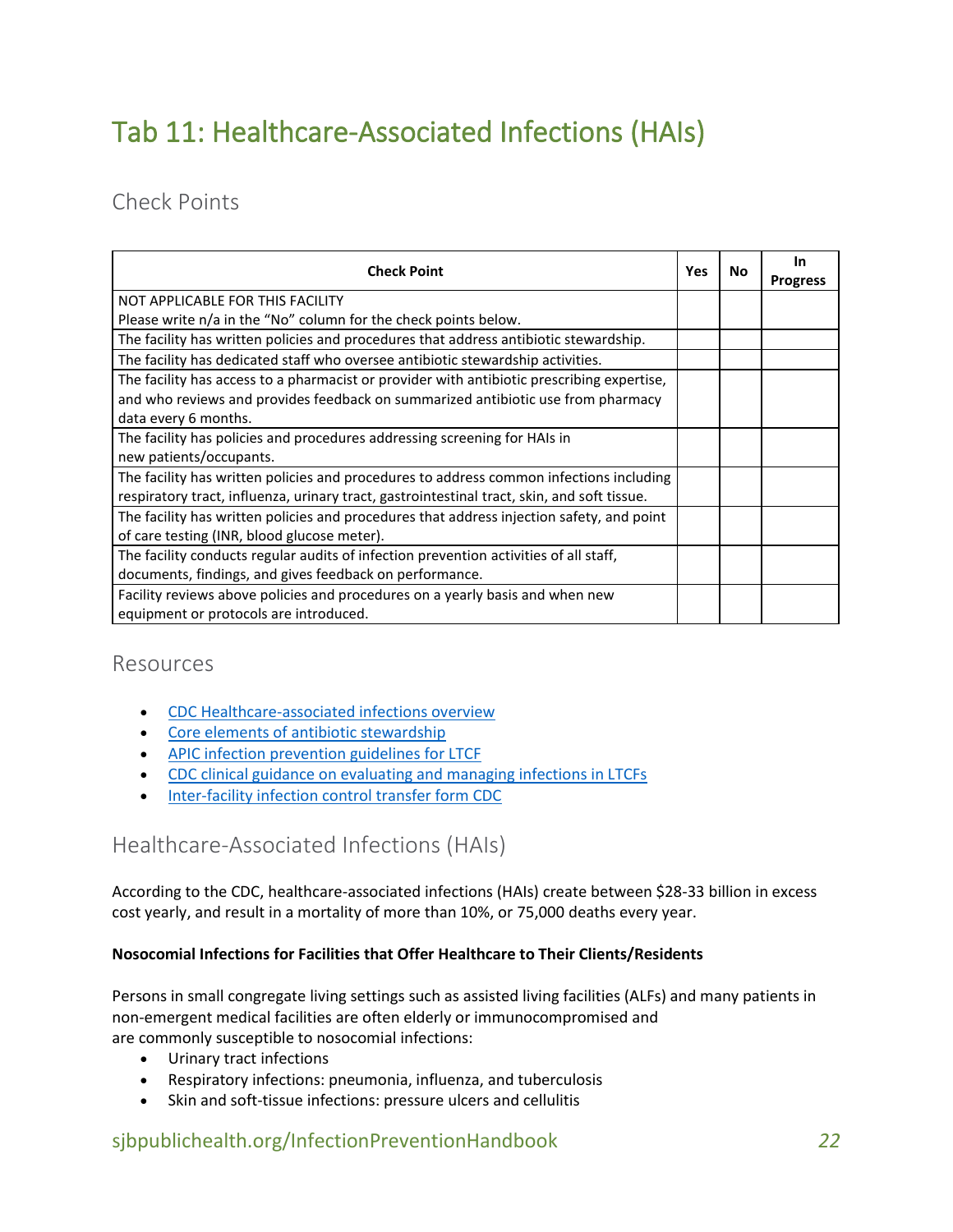- Skin infestations: scabies and pediculosis
- Viral or bacterial gastroenteritis: rotavirus, norovirus, enterovirus, C-diff, E-coli, Salmonella, Campylobacter, etc.
- Parasites: Giardia and cryptosporidium
- Antibiotic-resistant bacteria: Methicillin-resistant Staphylococcus aureus (MRSA), vancomycinresistant enterococci (VRE), etc.

#### **Taking Precautions to Avoid HAIs**

Most HAIs are infrequent. However, infection and transmission leading to an outbreak may still occur suddenly. To avoid the spread of HAIs the following measures should be taken:

- Have good surveillance, including systematic collection and review of HAIs
- Use inter-facility patient transfer forms with focus on infection control for new admissions
- Offer single room occupancy for most occupants
- Establish dedicated isolation quarters
- Provide single patient dedicated point of care testing devices like glucometers
- Provide proper PPE for all staff
- Encourage and support disease preventing vaccinations for all staff and occupants
- Promptly recognize potential infections or outbreaks, this will reduce the impact the incident has on the entire facility.
- Report any reportable HAIs to LPHA or appropriate authorities in a timely manner.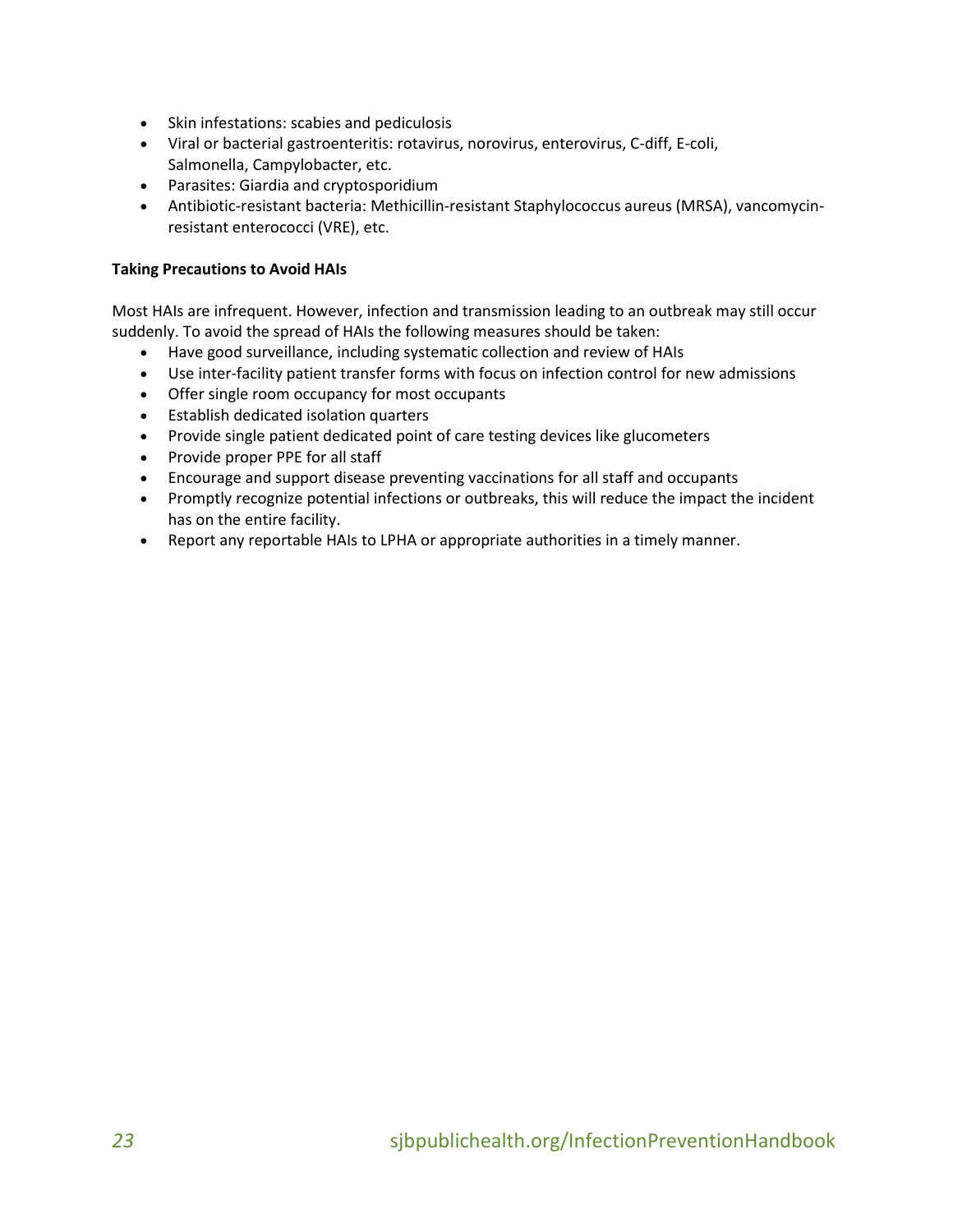## <span id="page-22-0"></span>Tab 12: COVID-19 Basics

## Check Points

| <b>Check Point</b>                                                                                                                                                                                                            | Yes | No | In<br><b>Progress</b> |
|-------------------------------------------------------------------------------------------------------------------------------------------------------------------------------------------------------------------------------|-----|----|-----------------------|
| The facility has policies and procedures addressing IPC for COVID-19 to avoid spreading<br>of the virus among staff and occupants.                                                                                            |     |    |                       |
| The facility has an updated COVID-19 prevention and response plan and follows the<br>latest State recommendations pertaining to the facility type.                                                                            |     |    |                       |
| The facility has a current isolation plan that allows prompt isolation<br>of patients/occupants.                                                                                                                              |     |    |                       |
| The facility has dedicated staff that train all employees in infection prevention which<br>includes COVID-19 modes of transmission, precautions, donning and doffing proper<br>PPE, environmental cleaning, and hand hygiene. |     |    |                       |
| The facility has dedicated staff that regularly inform occupants about any changes in<br>guidance and protocol, and who act as a liaison to LPHA.                                                                             |     |    |                       |
| The facility provides recommended supplies for hand hygiene, PPE, and cleaning<br>supplies to all patients/occupants and staff.                                                                                               |     |    |                       |
| The facility has reasonable amounts of extra supplies stored that are immediately<br>accessible in case of a COVID-19 outbreak.                                                                                               |     |    |                       |
| The facility has all staff fit tested for N95 masks and has enough of these masks stored<br>so that they may be discarded after use as recommended.                                                                           |     |    |                       |
| The facility offers staff paid sick leave under the Families First Coronavirus Response<br>Act (see resources) to avoid any spread among staff or from staff to occupants.                                                    |     |    |                       |
| The facility requires or encourages and supports occupants and staff to get the COVID-<br>19 vaccine.                                                                                                                         |     |    |                       |

### Resources

- Infection Prevention and Control Manual Interim Policy for Suspected or Confirmed Coronavirus [\(COVID-19\)](https://mms-cms.mckesson.com/uploads/2020/03/Pathway_COVID-19-Policy-and-Procedure.pdf)
- [CDPHE Residential Care Facility comprehensive mitigation guidance](https://drive.google.com/file/d/1TCZVpFTZVkJntn0cmlJT5JCr9mPFoJvS/view)
- [U.S. Department of Labor, Wage and Hour Division](https://www.dol.gov/agencies/whd/pandemic/ffcra-employee-paid-leave)  Families First Coronavirus Response Act: [Employee Paid Leave Rights](https://www.dol.gov/agencies/whd/pandemic/ffcra-employee-paid-leave)
- [CDPHE public health guidance & resources for COVID-19](https://covid19.colorado.gov/guidance-resources)
- [CDC reduced quarantine time](https://www.cdc.gov/coronavirus/2019-ncov/science/science-briefs/scientific-brief-options-to-reduce-quarantine.html#:~:text=CDC%20recognizes%20that%20any%20quarantine,the%20COVID%2D19%20incubation%20period.)

## COVID-19 Basics

#### **Infection, Transmission, Symptoms**

• Severe acute respiratory syndrome coronavirus 2 (SARS-CoV-2) is the virus that causes the respiratory disease known as COVID-19.